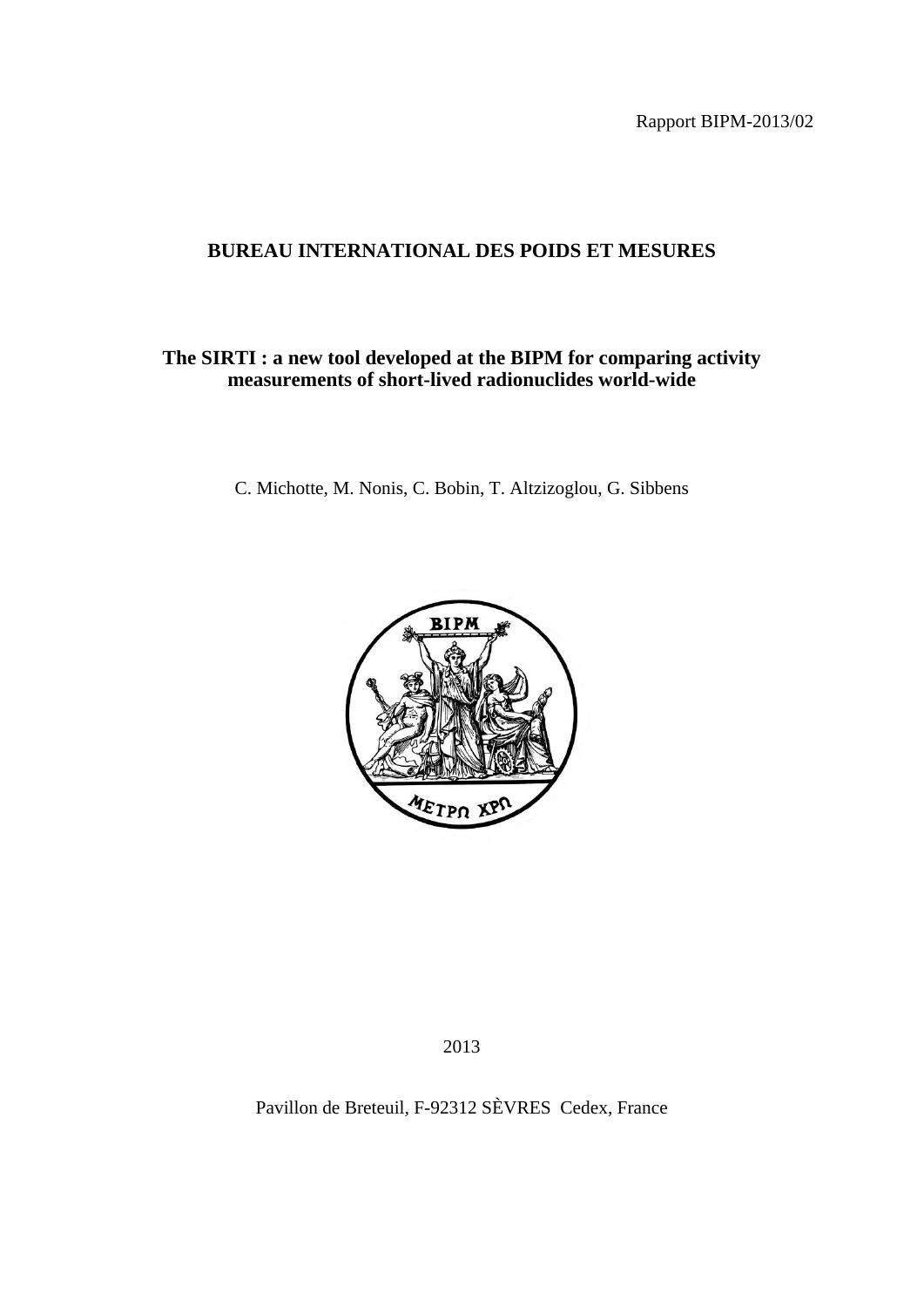# **The SIRTI: a new tool developed at the BIPM for comparing activity measurements of short-lived radionuclides world-wide**

C. Michotte\*, M. Nonis\*, C. Bobin<sup>§</sup>, T. Altzizoglou<sup>#</sup>, G. Sibbens<sup>#</sup>

\*BIPM, Bureau International des Poids et Mesures, Sèvres, France § LNE-LNHB, Laboratoire National de Métrologie et d'Essais – Laboratoire National Henri Becquerel, CEA, Saclay, France

# IRMM, European Commission, Directorate General, Joint Research Centre, Institute for Reference Materials and Measurements, Retieseweg 111, B-2440 Geel, Belgium

For short-lived radionuclides, NMIs situated far from the BIPM are unable to participate in the BIPM.RI(II)-K1 comparisons by sending samples to the SIR. Consequently, a Transfer Instrument (SIRTI) based on a transportable well-type NaI(Tl) detector calibrated against the SIR for  $99<sup>m</sup>$ Tc has been developed at the BIPM and is the basis of the BIPM.RI(II)-K4 comparison. Full details of this new system and the tests carried out are reported. Uncertainties are discussed.

#### **Introduction**

Short-lived radionuclides are essential for nuclear medicine and radionuclides with halflives much shorter than one day are used as radiotracers. The use of nuclear medicine is increasing as these radionuclides become more accessible and they attract the interest of the National Metrology Institutes (NMIs). However, as a consequence of the short halflives, sending ampoules that contain such radioactive material to the Bureau International des Poids et Mesures (BIPM) for activity measurement of γ-ray-emitting radionuclides in the International Reference System (SIR) is only practical for NMIs that are based in Europe. In order to extend the use of the SIR and to enable other NMIs to participate, a transfer instrument (SIRTI) has been developed at the BIPM following a request by the CCRI(II) in 2005 and with the support of the Consultative Committee for Ionizing Radiation CCRI(II) Transfer Instrument Working Group [1, 2]. The SIRTI was calibrated against the SIR which enabled comparison of results in the SIRTI comparison with those in the SIR.

The choice of a NaI(Tl) crystal as the transfer instrument has been described in [1]. Other choices were proposed (ionization chamber [1] or plastic scintillator [3]) but were not used in the final design. Full details of this new system (the detector, mechanical parts and associated electronics) and all the tests carried out are reported. Uncertainties are discussed.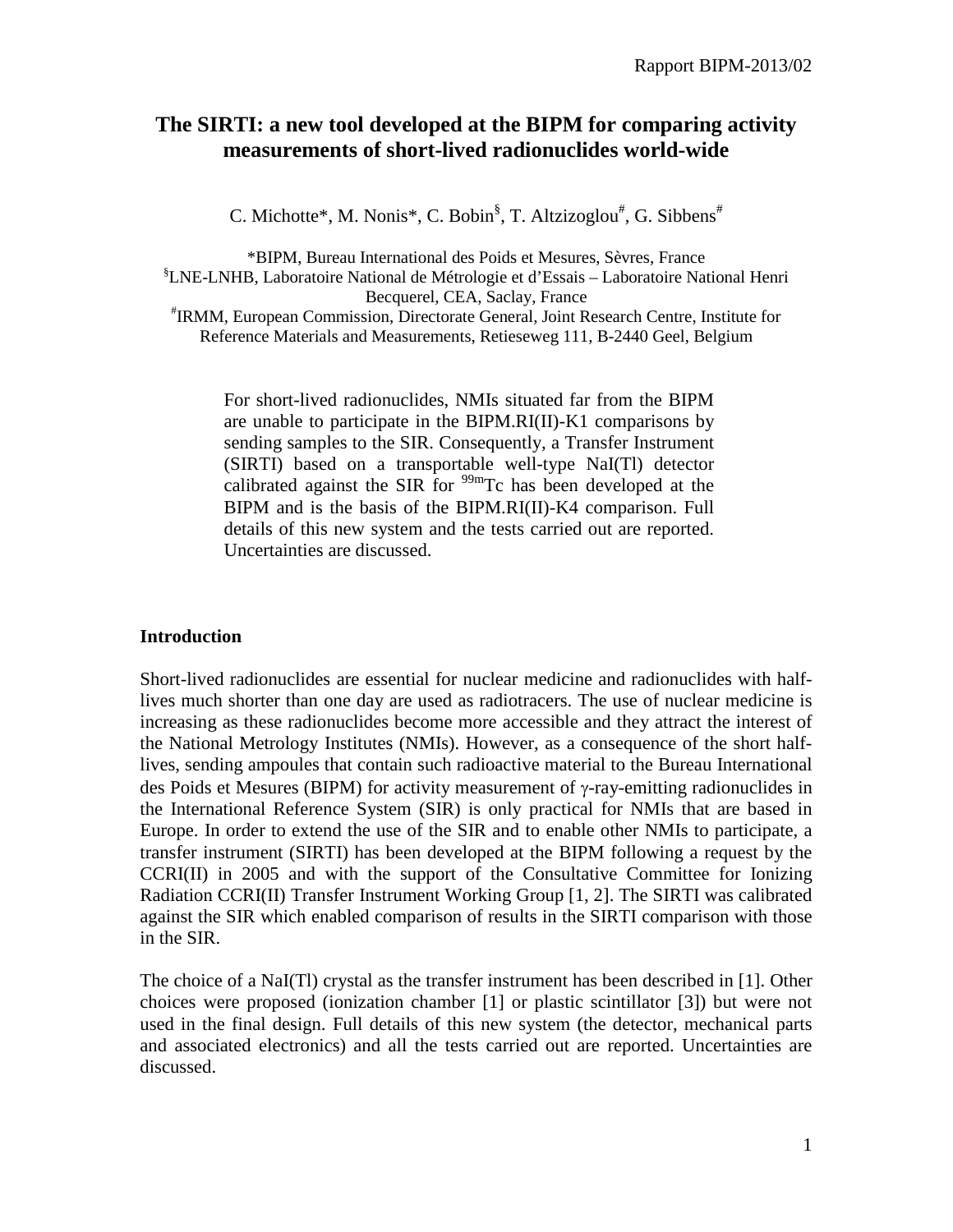## **1. Description of the SIRTI** (Figure 1)

The detector is a well-type  $3'' \times 3''$  NaI(Tl) crystal from Saint-Gobain Crystals (France). The well designed to hold the SIR-type ampoule is 5 cm deep and 2 cm in diameter. The crystal is coupled with an ETL 9305 photomultiplier. The detector is supported by a tripod which was designed and constructed in the BIPM workshop, using an aluminium clamping annulus (indicated by the letter A in Figure 1) and layers of aluminium tape for adjustments during tightening. The verticality of the detector can be adjusted using three pushing/pulling horizontal screws (indicated by the letter S).



Figure 1. The SIRTI on its tripod and surrounded by the graded shielding. An SIR ampoule can be seen in a brass liner in the well. See text for more information.

The detector is surrounded by a thin graded shielding (5 mm of Pb, 3 mm of Sn, 2 mm of Cu) fixed in a protective PVC tube using adhesive. The shielding stands on the tripod without binding. Additional binding is necessary for comparisons in countries with a high risk of seismological activity for security reasons. The shielding is necessary to reduce the natural background and the influence of backscattering on the surroundings. The background count rates with and without the shielding are around 70 s<sup>-1</sup> and 300 s<sup>-1</sup> respectively. The shielding reduces mainly the low energy part of the background spectrum as shown in Figure 2.

When transporting the detector to the participants, care should be taken to protect the detector from temperature changes of greater than 8 °C per hour which could damage the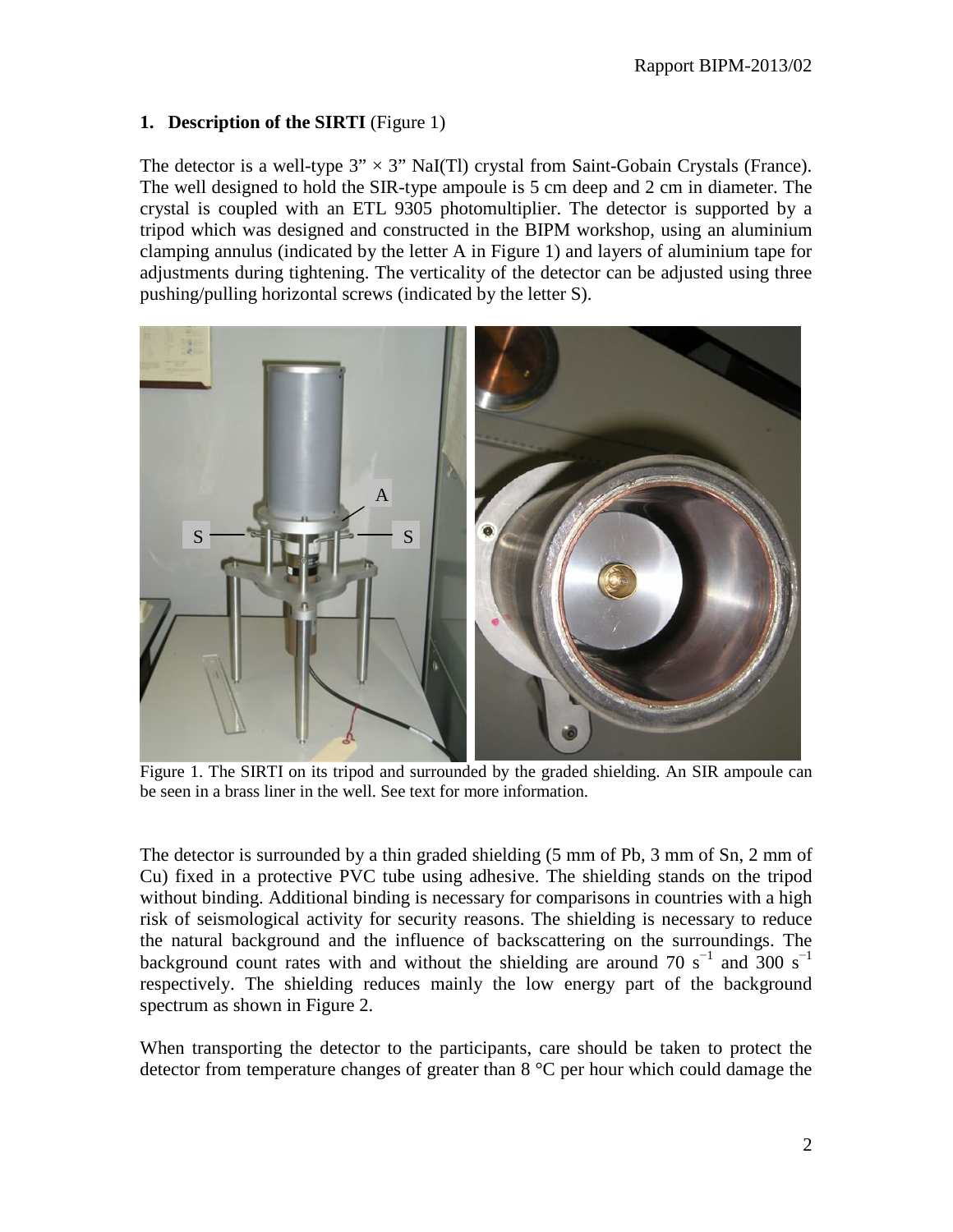

crystal. A single layer of thermal insulating sheet around the case has proved to be sufficient.

Figure 2. Background energy spectrum of the SIRTI with and without shielding.

The reference source (see section 2) is an irradiated wire (1 mm long and 0.2 mm diameter), donated by the IRMM, which contains both the  $\frac{94}{10}$ Nb and the  $\frac{93 \text{m}}{100}$ Nb isotopes. Its Plexiglass holder has been designed to be dismountable and uses the minimum material possible in order to minimize the absorption of the  $\frac{93 \text{m}}{2}$ Nb x-rays (see Figure 3) and Annex 1).



Figure 3. Nb reference source and its Plexiglass holder

A cylindrical x-ray liner closed at the bottom has been machined from a single piece of brass in the BIPM workshop (see Annex 2). The chemical composition of the brass was selected carefully to avoid high Z elements that could emit high-energy fluorescence xrays. The internal bottom surface is not uniform and was hollowed-out to a depth of 0.5 mm to avoid difficulties in reproducibility of the ampoule position. The wall thickness of the brass liner is between 1 mm (top) and 2 mm (bottom). Two backup copies of the liner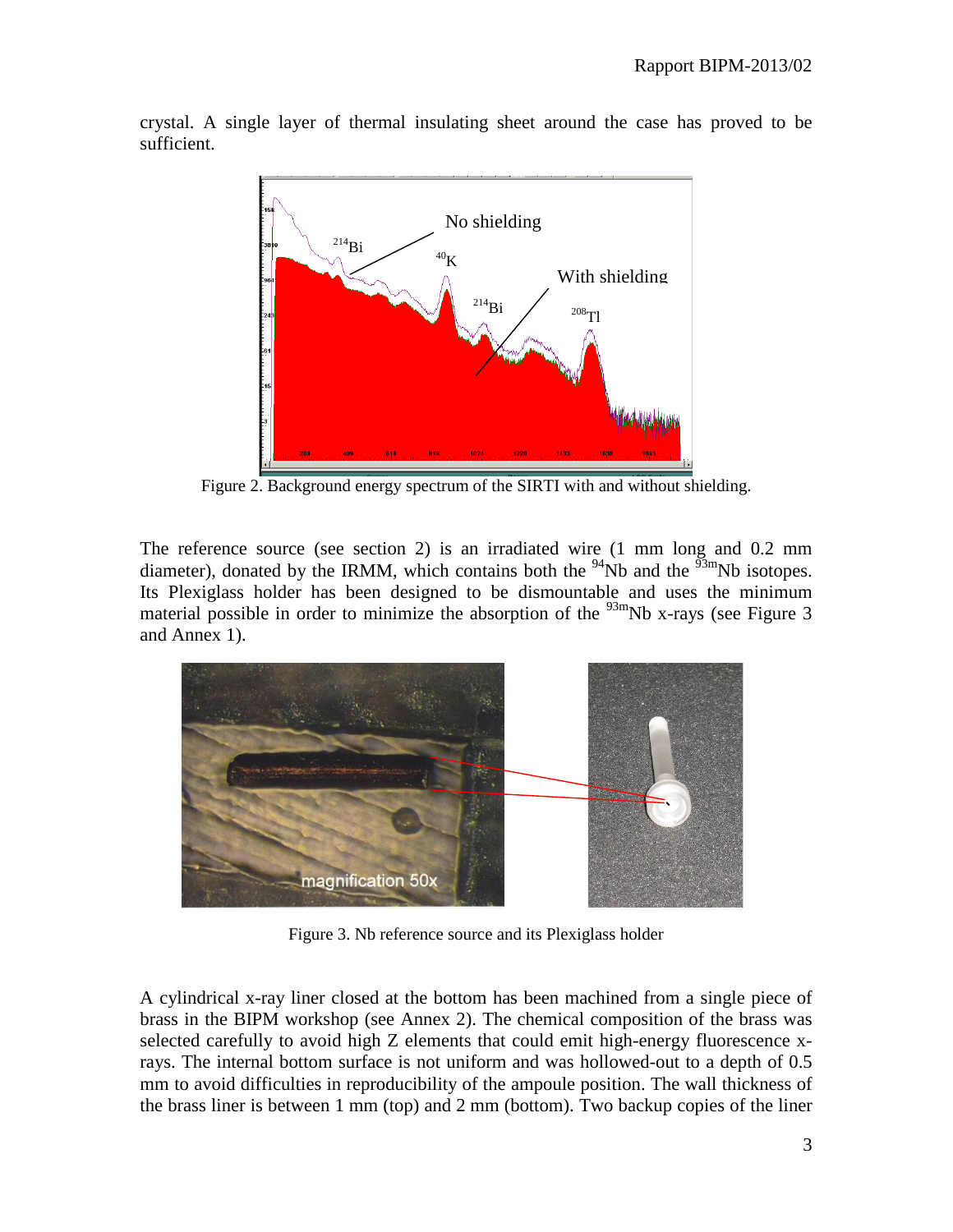were produced and their thickness adjusted (0.01 mm at a time) in order to have identical count rates in the SIRTI for an ampoule containing  ${}^{57}Co$ , used to simulate  ${}^{99m}Te$ (Table 1).

|                               | Brass 1   | Brass 2     | Brass 3   |
|-------------------------------|-----------|-------------|-----------|
| $57$ Co count rate / $s^{-1}$ | 25065(23) | 25 072 (20) | 25070(16) |

Table 1: Count rate of the  $57C$  source with the 3 different liners.

#### **2. Measurement principle**

The measurand is the  $\frac{99m}{\text{T}}$ c count rate above a low-energy threshold, relative to the  $\frac{94}{\text{Nb}}$ count rate above the same threshold. The threshold energy is adjusted by using the  $\frac{93m}{10}$ Nb x-ray peak at 16.6 keV.

The stability of the SIRTI is monitored using the <sup>94</sup>Nb reference source ( $T_{1/2} = 20,300$ )  $(1\ 600)$  a  $[4]$ ). Once the threshold is set, the brass liner is placed in the well to suppress the  $93m$ Nb contribution to the  $94Nb$  stability measurements. Niobium-93m could not be used for the long-term stability checks due to its short half-life and because it has a peak close to the threshold which makes the measurement highly sensitive to fluctuations in the threshold level.

The <sup>99m</sup>Tc SIR ampoules are also placed in the detector well with the brass liner to suppress the contribution of  $^{99m}$ Tc x-ray peaks at 18.4 keV to the count rate (detection efficiency lower than  $10^{-5}$ ), making the measurements much less sensitive to the threshold position. No extrapolation to zero energy is carried out as all the measurements are made with the same threshold setting and because the objective is not to make a primary measurement but to compare measurements made at different NMIs under the same conditions.

A SIRTI equivalent activity  $A_E$  is deduced from the <sup>99m</sup>Tc and <sup>94</sup>Nb counting results and the  $\frac{99 \text{m}}{2}$  activity *A* measured by the NMI. The presence of  $\frac{99}{10}$  in the solution should normally be accounted for using γ-spectrometry measurements carried out by the NMI.

$$
A_{\rm E} = A \frac{c_1}{\lambda_{\rm Tc}} \frac{\rho_{\rm Nb}}{N} \left[ 1 + R \frac{\varepsilon_{\rm Mo}}{\varepsilon_{\rm Tc}} \frac{\lambda_{\rm Tc}}{\lambda_{\rm Mo}} \frac{c_2}{c_1} + BR \frac{\lambda_{\rm Tc}}{c_1} \left( \frac{\lambda_{\rm Tc} c_2 - \lambda_{\rm Mo} c_1}{\lambda_{\rm Mo} (\lambda_{\rm Tc} - \lambda_{\rm Mo})} \right) \right]
$$
  
\n
$$
c_1 = \left( e^{-\lambda_{\rm Tc} t_i} - e^{-\lambda_{\rm Tc} (t_i + \Delta t)} \right) \left/ e^{-\lambda_{\rm Tc} t_{\rm R}} \right]
$$
  
\n
$$
c_2 = \left( e^{-\lambda_{\rm Mo} t_i} - e^{-\lambda_{\rm Mo} (t_i + \Delta t)} \right) \left/ e^{-\lambda_{\rm Mo} t_{\rm R}} \right]
$$
  
\n(1)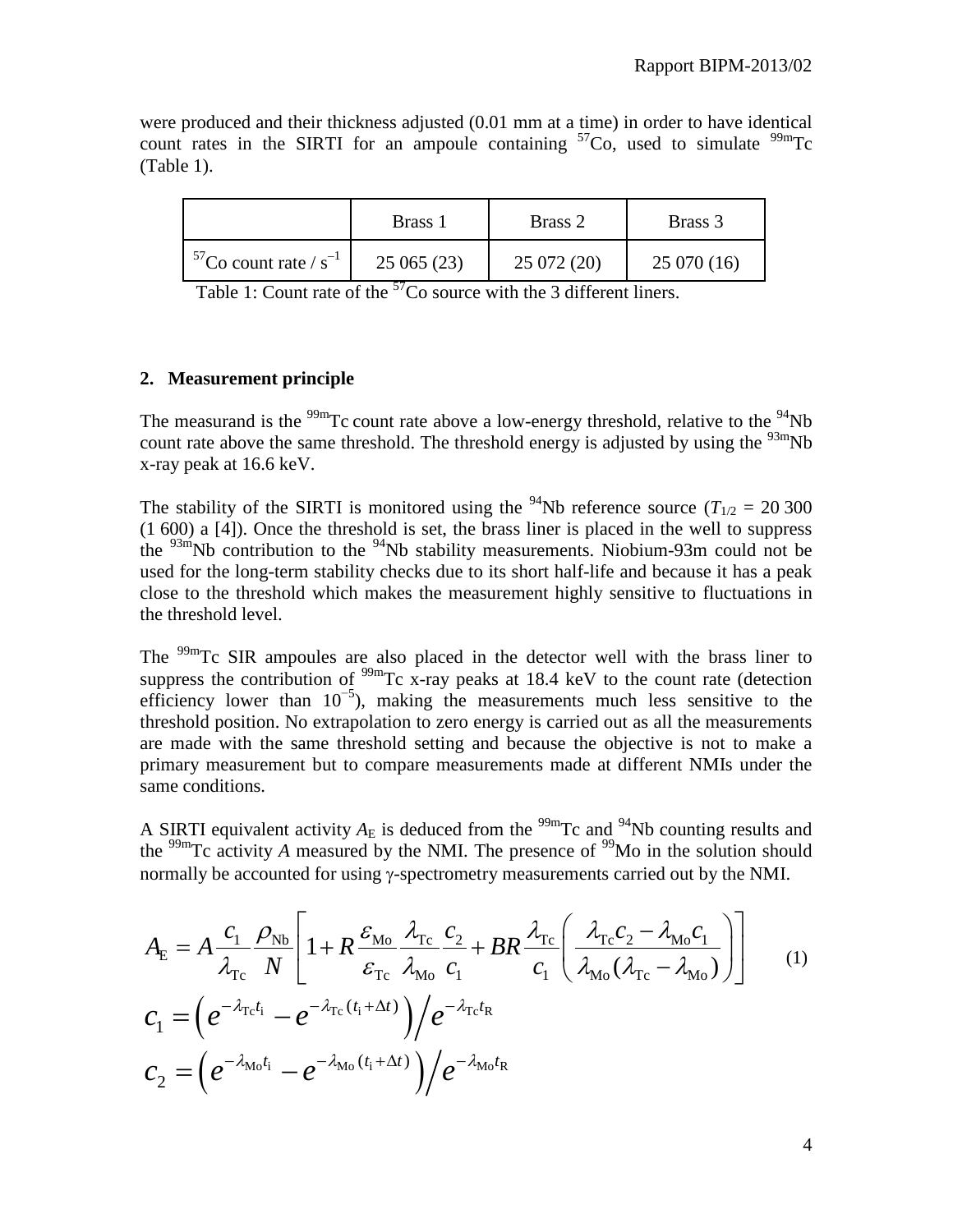| with |                                                         | <sup>99m</sup> Tc activity at the reference time $t_R$                                          |
|------|---------------------------------------------------------|-------------------------------------------------------------------------------------------------|
|      | R                                                       | $99$ Mo to $99m$ Tc activity ratio                                                              |
|      | $B = 0.876(19)$                                         | branching ratio of production of <sup>99m</sup> Tc in the <sup>99</sup> Mo decay                |
|      | N                                                       | <sup>99m</sup> Tc counting corrected for live time and background                               |
|      | $\rho_{Nb}$                                             | count rate of the <sup>94</sup> Nb measurement corrected for live time                          |
|      |                                                         | and background and calculated at $t = 1$ March 2007                                             |
|      | $\varepsilon_{\text{Te}}$ and $\varepsilon_{\text{Mo}}$ | SIRTI detection efficiency for $^{99m}$ Tc and $^{99}$ Mo (without $^{99m}$ Tc)<br>respectively |
|      | $\lambda_{\text{Te}}$ and $\lambda_{\text{Mo}}$         | decay constant of $\rm{^{99m}Tc}$ and $\rm{^{99}Mo}$ respectively                               |
|      | $c_1$ and $c_2$                                         | decay correction for $^{99m}$ Tc and $^{99}$ Mo (without $^{99m}$ Tc) respectively              |
|      | $t_{\rm i}$                                             | time of the beginning of the measurement                                                        |
|      | $\Delta t$                                              | measurement duration.                                                                           |
|      |                                                         |                                                                                                 |

The second term in the square brackets corresponds to the contribution of <sup>99</sup>Mo while the third term is the <sup>99m</sup>Tc growth from the <sup>99</sup>Mo decay. The detection efficiency of the SIRTI for <sup>99</sup>Mo  $\varepsilon_{\text{Mo}}$  has been measured at the BIPM using <sup>99</sup>Mo solutions in SIR ampoules provided by the NIST and the LNE-LNHB [5]. The detection efficiency  $\varepsilon_{Tc}$  is deduced from <sup>99m</sup>Tc measurements with negligible <sup>99</sup>Mo content, in which case

$$
\varepsilon_{Tc}^{-1} = \frac{A}{N} \frac{c_1}{\lambda_{Tc}}
$$

The use of <sup>94</sup>Nb for the stability checks may be not the best choice because the emitted gamma-rays have an energy that is more than five times higher than  $\frac{99 \text{m}}{2}$ C. However, if for any reason the stability of the system is questioned, the SIRTI can easily be re-calibrated against the SIR and a new series of stability checks restarted.

#### **3. Electronics: description and tests** (Figure 4)

The NaI(Tl) crystal is coupled to an ETI9305KFLB02 photomultiplier tube, supplied by an ORTEC 296 Scintipack base and preamplifier. The high voltage supplied is 900 V and the preamplifier gain is one. The ORTEC 590A amplifier is then used in connection with the pocket ADMCA 8000A ADC and multichannel analyser from AMPTEK (USA) with 2048 channels. The unipolar pulses from the amplifier have a shaping of 0.5 µs. The range of the ADMCA is set to 5 V in order to enlarge the low energy part of the spectrum without further increasing the amplifier gain which would have increased the rate of saturating pulses.

The energy resolution expressed by the Full Width at Half Maximum (FWHM), as measured at reception of the detector, complies with the manufacturer's specifications and is given in Table 2. These values, given by the ADMCA software, are only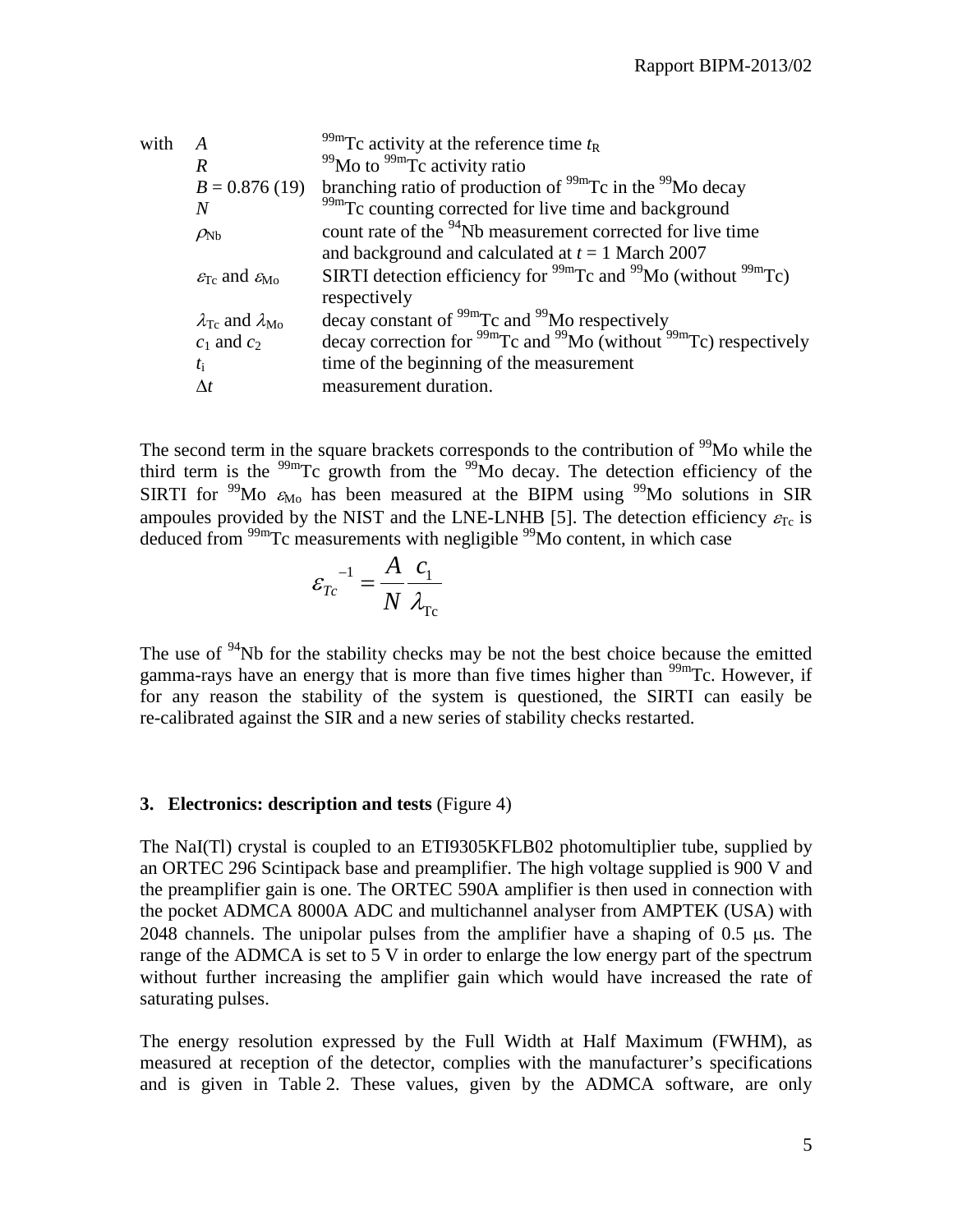| Energy / keV                     | $FWHM / \%$ | <b>Comment</b>                                                    |
|----------------------------------|-------------|-------------------------------------------------------------------|
| $23$ keV                         | 25          | Range MCA 10 V; amp. gain $\times$ 2                              |
| 88 keV $(^{109}C)$               |             | Range MCA 10 V; amp. gain $\times$ 2                              |
| 130 keV $(3)$                    |             | Range MCA 10 V                                                    |
| 165 keV $(^{139}$<br>$C_{\rm e}$ |             | Range MCA 10 V                                                    |
| 662 keV $(^{137}Cs)$             | 6.5         | Range MCA 10 V; amp. gain $\times$ 0.5<br>Source outside the well |

indicative. Indeed they depend on the selected region of interest and its centroid which may differ significantly from the peak position especially for asymmetrical peaks.

Table 2: FWHM energy resolution at reception of the detector

#### 3.1 Live-time module

As the live-time correction provided by an MCA is not sufficiently reliable especially at high count rate, a donated live-time module, the *Module de Temps mort Reconductible* (MTR2) designed at the LNE-LNHB [6], is used. The MTR2 has been slightly modified at the BIPM to decrease the minimal energy threshold, to change the range of dead time and, in June 2010, to make the threshold potentiometer more sensitive. The output counts from the MTR2 are counted by an ORTEC 994 scaler on one hand and are used to gate the MCA through a Gate and Delay generator ORTEC 416A on the other hand (see Figure 4). Gating the MCA by the MTR2 output counts enables the MTR2 threshold to be set at the position of the  $93m$ Nb x-ray peak identified in the MCA energy spectrum. The negative threshold of the MTR2 is set to the minimum while it remains higher than the electronic noise.

The live-time is measured using a 1 MHz oscillator or clock of known frequency *f* and by counting the survival clock's pulses *C* with the ORTEC scaler:

$$
\rho = R \bigg/ \bigg( \frac{C/T}{f} - R \mathrm{d} t \bigg)
$$

where *T* is the measurement duration in seconds (real time), *R* the observed count rate,  $\rho$ the count rate corrected for dead-time losses and  $dt = 5$  ns is the clock pulse width [7]. In fact, the TTL pulses from the clock are 500 ns wide but they are reshaped to 5 ns wide pulses by the MTR2. The frequency was selected to be at least ten times the maximum count rate. This ensures a negligible effect from the finite clock frequency on the livetime correction uncertainty [8].

The value of the extendable dead-time of the MTR2 has been adjusted to 30 µs. A long dead time is required to cover the wide saturating pulses followed by long undershoots, produced by high-energy gamma rays. Figure 5 shows that above 15 µs, the count rate corrected for dead time is independent of the dead-time value. The origin of the bias that appeared for low dead-time values and high count rate has been identified in the electronics of the MTR2 by the LNE-LNHB and has subsequently been corrected.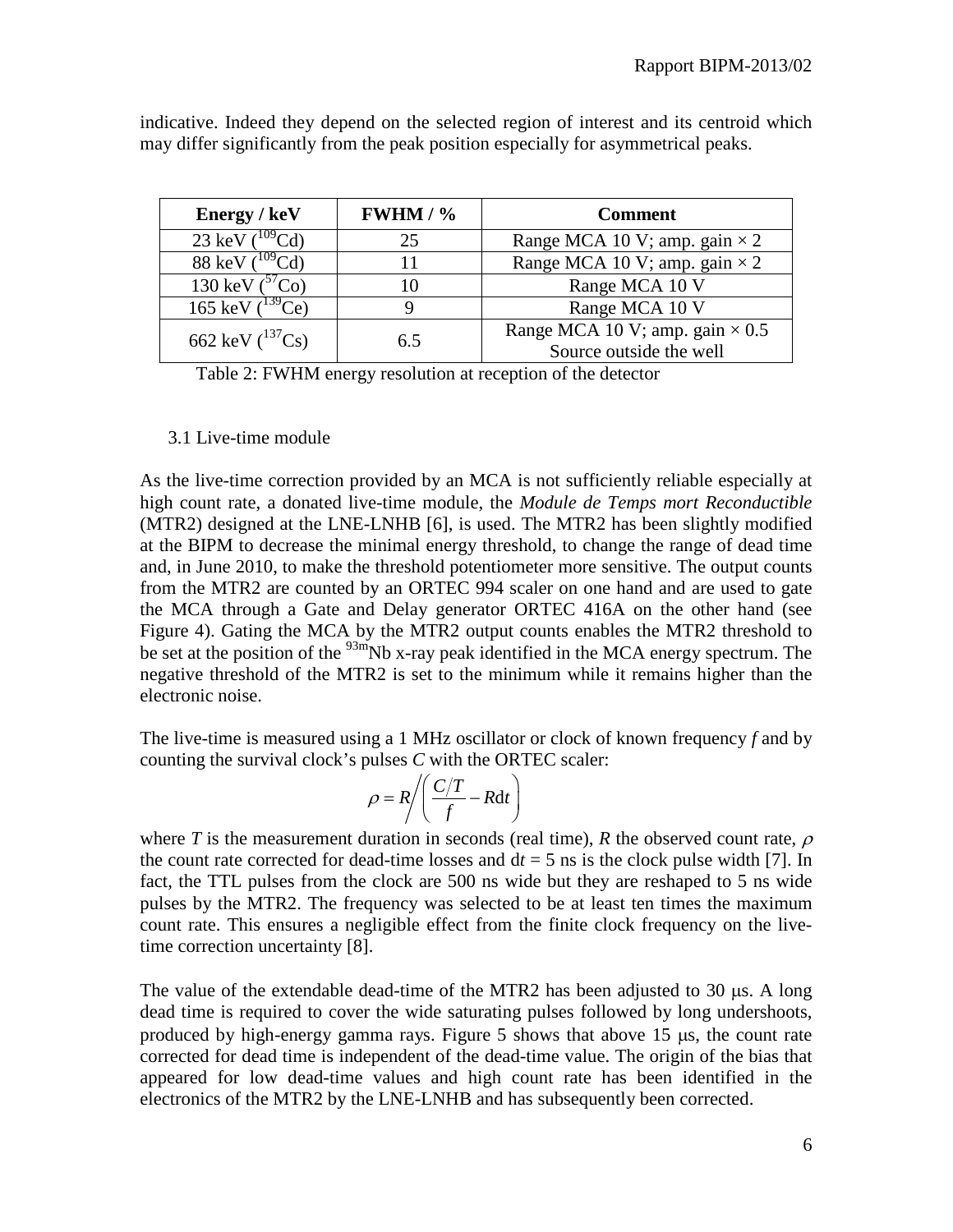

Figure 4: Block diagram of the SIRTI.



Figure 5: Influence of the MTR2 dead-time value on the count rate  $(^{154}Eu)$  corrected for dead time.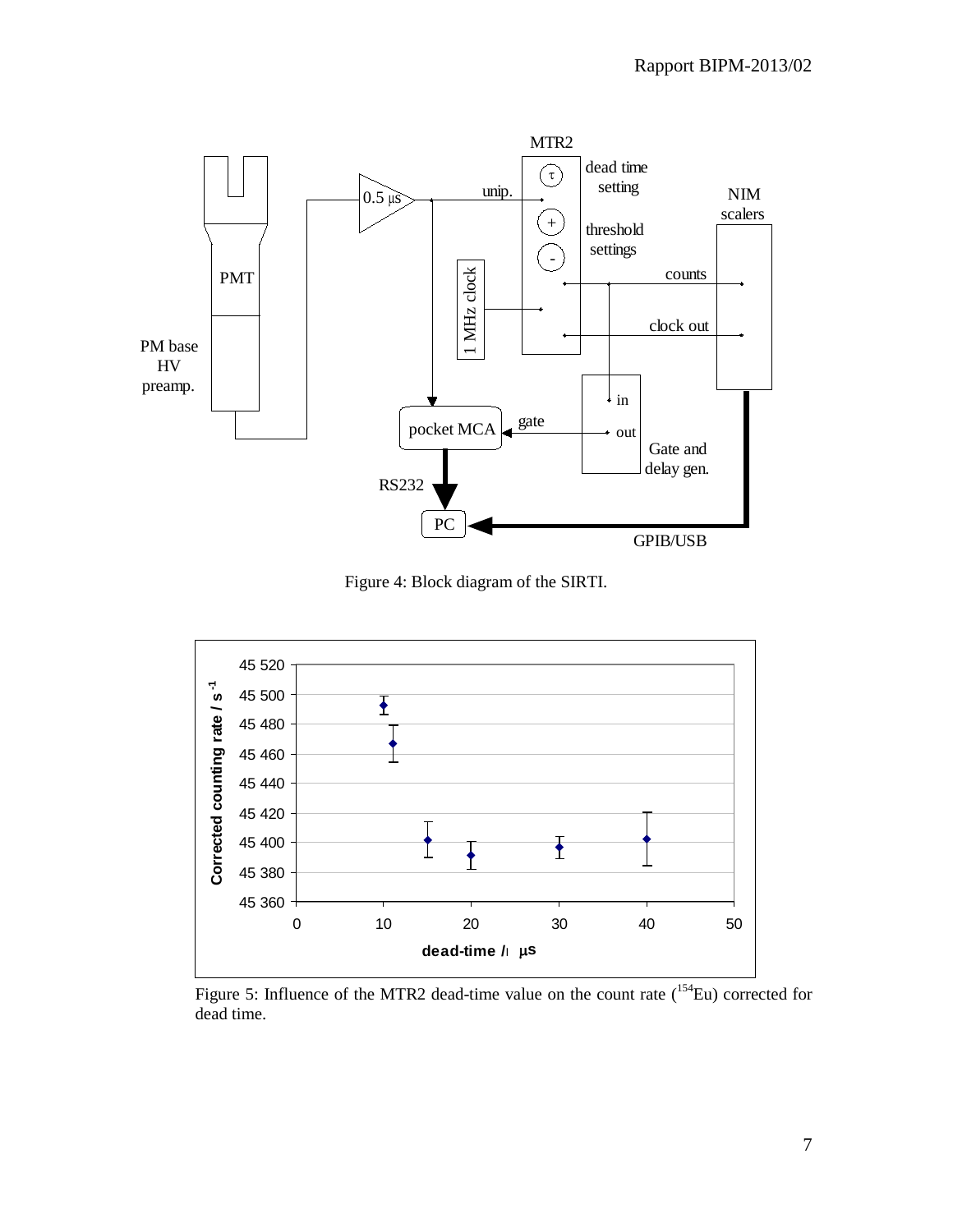#### 3.2 Scalers

The ORTEC 994 scalers are connected to a laptop through a GPIB/USB controller<sup>[1](#page-8-0)</sup> and the counts are read using an interface program written in LabView8.2. The LabView interface is used to start the measurements and read the results while the measurement duration is controlled by the scaler internal time base. At the start of a measurement, LabView also reads the time from the laptop (using the function "Timestamp") which is synchronized regularly with a NTP time server. When counting the clock pulses, the scaler overflow at  $10^8$  is rapidly reached. The overflows are detected and counted by checking on-line with LabView when  $N(t + \Delta t) < N(t)$ . It has been found that on occasions an overflow is not counted or an extra non-real overflow is counted. The reasons are not known, but this should not cause errors in the measurement results because a lack of or an extra  $10^8$  counts are easy to identify. Nevertheless, the replacement of the ORTEC scalers by National Instrument counters/timers (NI USB 6341) is planned.

The repeatability and accuracy of the ORTEC scalers and the LabView interface were extensively tested in 2006 by counting a 10 MHz frequency originating from an atomic clock traceable to the SI. The observed readings differed from the atomic frequency by  $8 \times 10^{-6}$  at a maximum (in relative terms), which complies with the typical frequency precision and stability of a quartz oscillator. When using a second ORTEC scaler, which was purchased later, the difference with the atomic clock frequency is  $1.1 \times 10^{-5}$ , a figure which is also compliant. In addition, the numbers of counts obtained are identical when counting the 10 MHz frequency in parallel on channels A and B of the scalers.

#### 3.3 Live-time clock

 $\overline{a}$ 

The clock was constructed at the BIPM and is based on a TTL 5V 1 MHz quartz oscillator F1100ELF. The possibility to select a lower clock frequency with a jumper has been included using a programmable logic device. The frequency of the live-time clock has been measured using the ORTEC scalers and has been monitored since 2007 (see Figure 6). The results reflect the combined stability of the clock and the scalers. No reason could be identified to explain the low frequency measurement at the NIM, China, in March 2012. Nevertheless, such a change of the measured live-time clock frequency of  $2 \times 10^{-5}$  in relative terms has a negligible effect on the SIRTI comparison results. The monitoring clock measurements are supplemented by regular checks of the scalers' time base by counting the 10 MHz frequency traceable to the SI. Finally, it has been observed that the measured live-time clock frequency depends on temperature with a sensitivity coefficient of approximately 2 Hz per °C. This effect has a negligible effect on the comparison results.

<span id="page-8-0"></span> $1$  Type of controller no more supported by ORTEC and replaced by RS232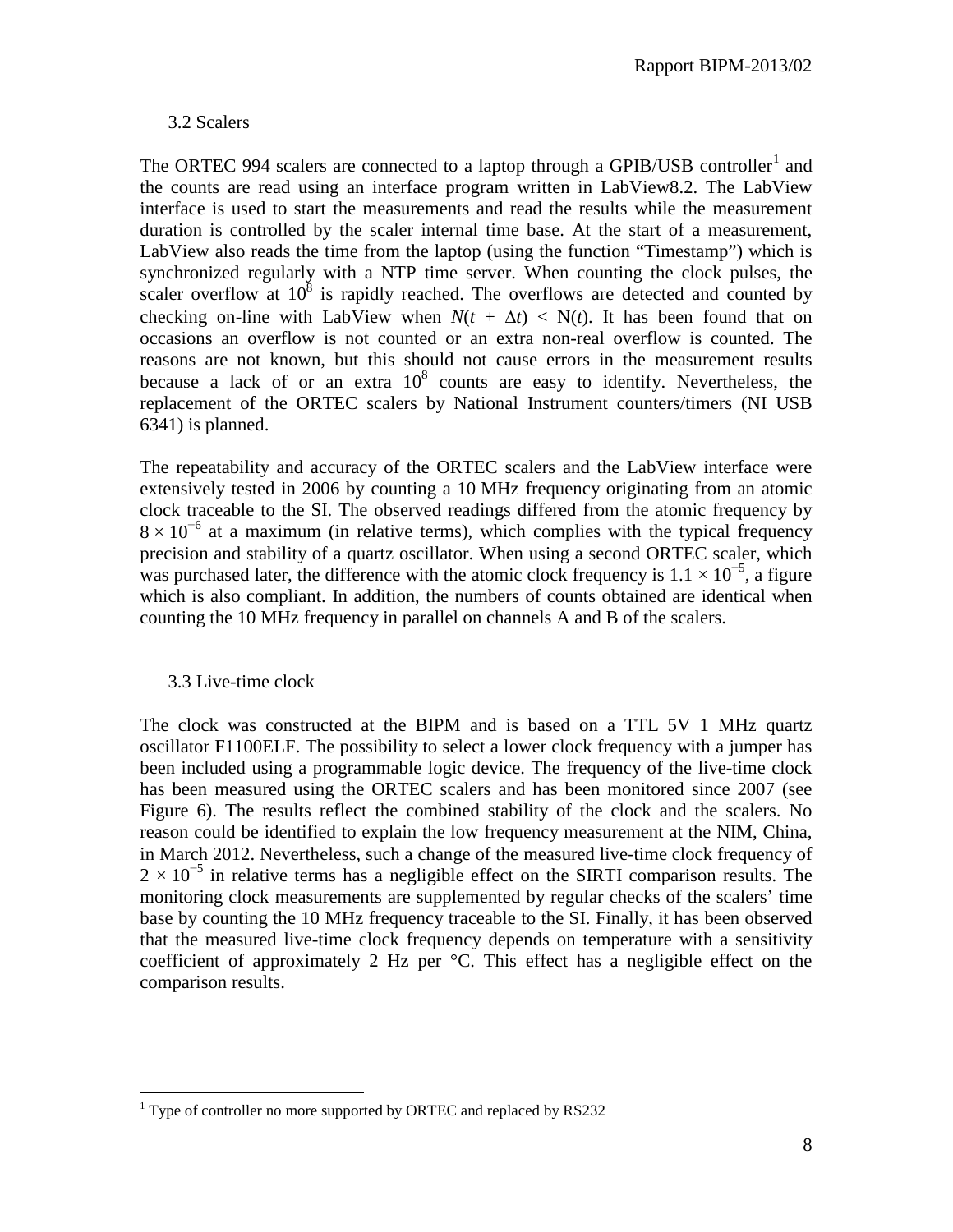

Figure 6. Stability measurements of the live-time clock and the scalers

#### 3.4 Threshold stability

The response of a NaI(Tl) detector is known to be sensitive to temperature. Indeed the  $93m$ Nb x-ray peak position, used to define the threshold, shows dependence versus temperature equal to about −2 channels/°C. Shifts of 3 channels at maximum over 24 h periods were observed for the threshold position, around channel 100, in an airconditioned laboratory at the BIPM.

The influence of such shifts on the measured count rate was quantified by measuring the count rate as a function of the threshold position in channels. The results consist in sensitivity coefficients of  $8.8 \times 10^{-5}$  per channel for  $^{94}$ Nb and  $< 10^{-5}$  per channel for  $^{57}$ Co (see Figure 7). This means that for the <sup>94</sup>Nb measurements, a change of threshold position by a few channels can produce a non-negligible effect. It is thus important to check the threshold position (using the  $93Nb^m$  x-ray peak) before each  $94Nb$  measurement. For a radionuclide such as  ${}^{57}Co$  (and  ${}^{99m}Te$  with the liner) where most counts are concentrated in the photopeak, the threshold position is not crucial and gain shifts during a long series of measurements (over 20 hours) should not affect the results.

#### 3.5 Influence of the count rate

In view of the fact that the change of response of a NaI(Tl) measurement system as a function of the count rate is a known effect, investigations were carried out for the SIRTI. The stability of the energy spectrum as a function of the count rate has been studied. Measurements with a series of  $57<sup>57</sup>$ Co sources with a large range of activity values showed that above a count rate of about 60 000 s<sup> $^{-1}$ </sup>, peak shifts start to be significant (see Figure 8). The same behaviour with approximately the same slope was observed for the  $\frac{93m}{10}$ Nb x-ray peak, with a moving  $137\text{Cs}$  source to increase the count rate. The FWHM of the peaks remained unchanged. The fact that the slopes are similar at 17 keV and 122 keV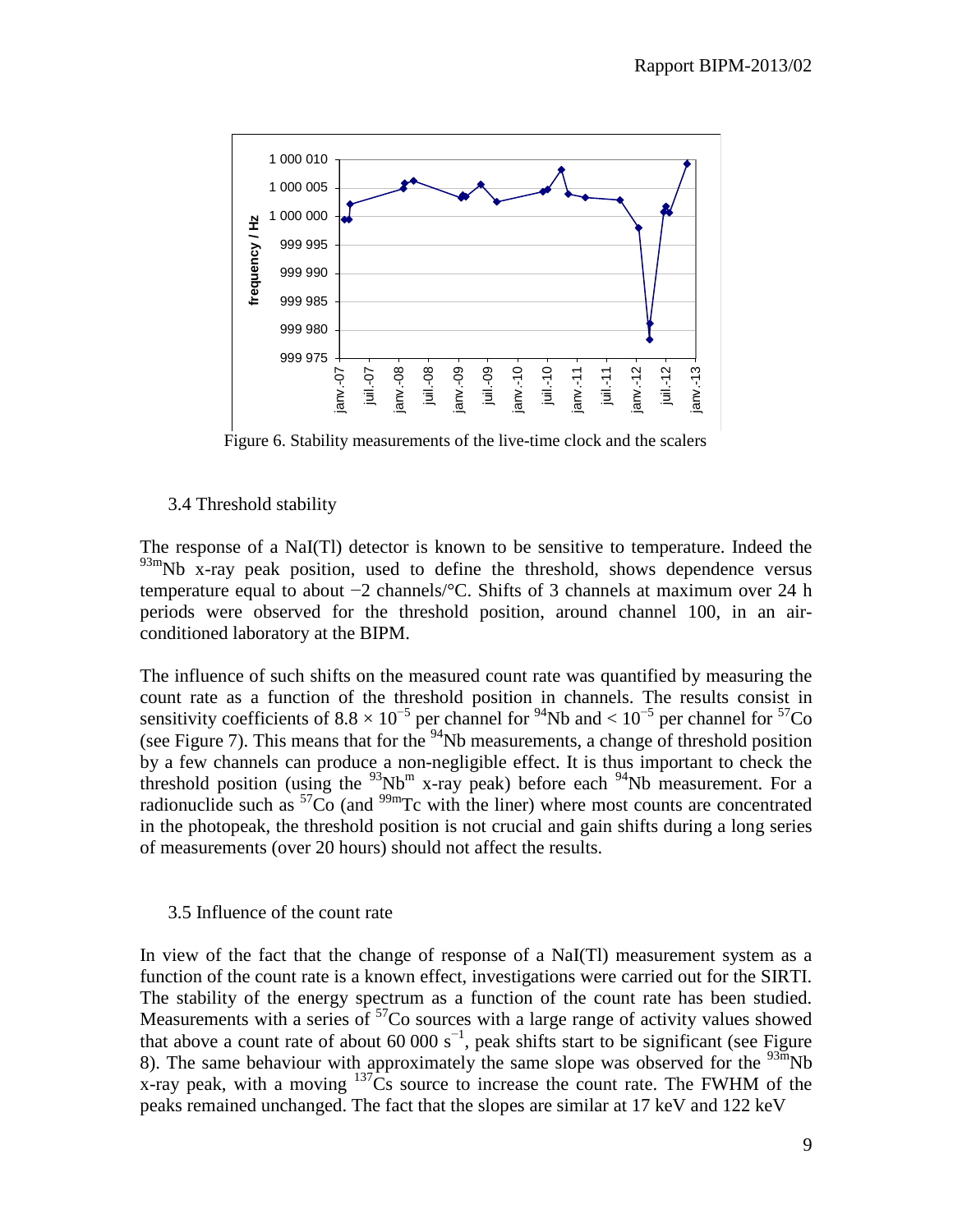

Figure 7. Energy spectrum measured with the SIRTI for  $94$ Nb and  $99$ mTc. The corresponding count rate sensitivity versus threshold position is shown below each spectrum.  ${}^{57}Co$  has been used to simulate  ${}^{99m}Te$ .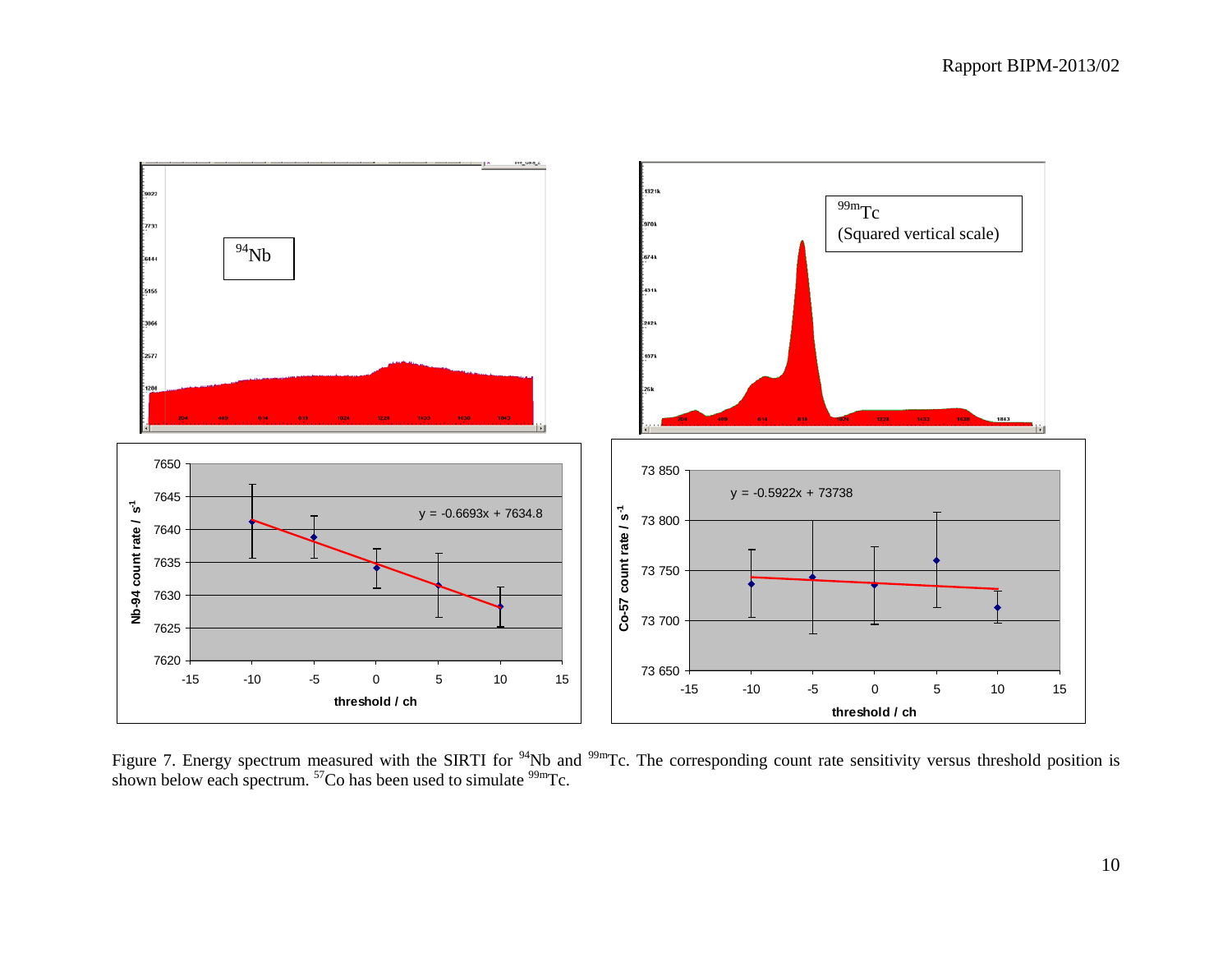

Figure 8. Top:  $57$ Co energy spectrum observed at low and high count rates showing the shift of the  $\gamma$ -ray peak. Bottom: Change of peak position versus the count rate corrected for live-time, for the  $^{93m}$ Nb x-ray peak at 17 keV (left) and for the  $^{57}$ Co  $\gamma$ -ray peak at 120 keV (right).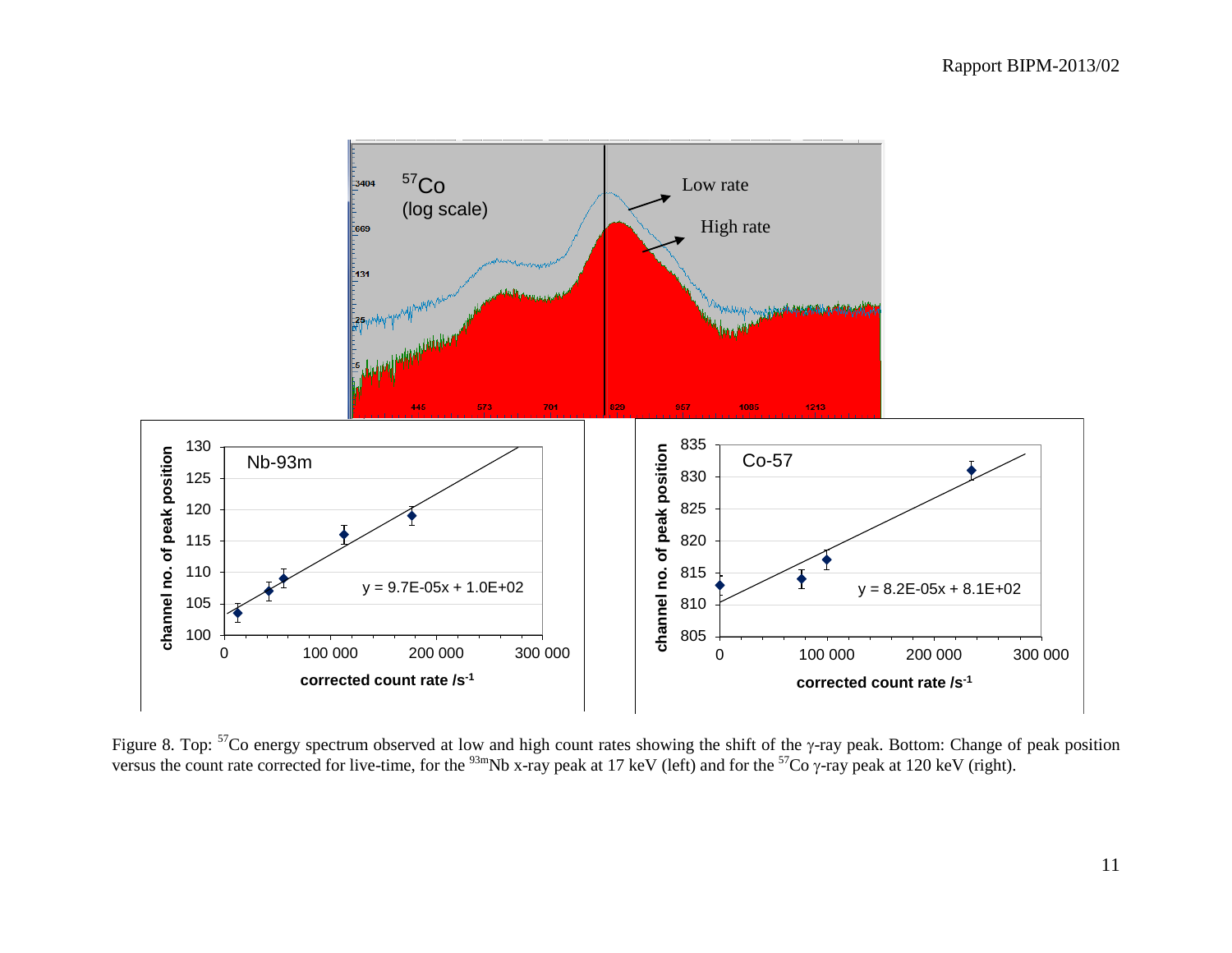implies that there is a spectrum shift rather than a change in gain of the electronics. This is consistent with the fact that the SIRTI PMT has SbCs dynodes which are known to have a small rate effect. Consequently, the shift observed is probably related to a shift of the amplifier baseline which may be due to a slow phosphorescent component of the NaI(Tl) light ("afterglow" [9]). This seems consistent with the performance of the amplifier which, thanks to its baseline restorer circuitry, should remain stable at the level of  $10^{-4}$  only at a low count rate (between 1000 s<sup>-1</sup> and 50 000 s<sup>-1</sup>).

The stability of the whole electronic chain versus the count rate can also be checked by measuring a strong <sup>99m</sup>Tc source and looking for deviations from the exponential decay law. Figure 9 shows the SIRTI measurement results as a function of the  $\frac{99 \text{ m}}{2}$ Tc count rate in the detector. Each series of results has been renormalized to the KCRV in order to eliminate the influence of the  $\frac{99 \text{m}}{2}$  cactivity measurement by the NMI. The results, which are corrected for decay, should be constant but this is not the case and the deviation observed is identical for the two independent measurements of the NPL and LNE-LNHB ampoules. A relative effect of  $1.8 \times 10^{-3}$  is observed at 50 000 s<sup>-1</sup>. Decreasing  $A_{\rm E}$  values corresponds to an increasing count rate (see equation (1)) and seems consistent with a shift of the energy spectrum towards high energy, assuming that the threshold position expressed in volts does not change. Indeed, similar to the  $57<sup>7</sup>$ Co tests mentioned above, the 140 keV γ-ray peak position moved from channel 813 to channel 832 when the count rate increased from 38 000 s<sup>-1</sup> to 120 000 s<sup>-1</sup>. Possible explanations for the decreasing  $A_{\rm E}$ values versus the count rate are:

- a) Shift of the amplifier baseline: the shift of about 20 channels observed for the peak at 140 keV would correspond to a shift of 20 channels of the threshold position. However, Figure 7 shows that the measured count rate is not very sensitive to the threshold position for radionuclides such as  $57^{\circ}$ Co or  $99^{\circ}$ Tc where most counts are in the photopeak. Consequently, a shift of the amplifier baseline is not sufficient to explain the observed decrease in  $A<sub>E</sub>$  values.
- b) Pile-up between two below-the-threshold pulses: the rate of such pile-up events is of the order of the square of the count rate of below-the-threshold pulses multiplied by the width of these small pulses (4 µs). The count rate below the threshold can be estimated from PENELOPE Monte-Carlo simulations of 140.5 keV gamma-rays [12] as  $10^{-3}$  of the total count rate. The pile-up rate at the maximum count rate of  $2.5 \times 10^5$  s<sup>-1</sup> is thus about 0.25 s<sup>-1</sup>, which is negligible. Note: pile-up between one pulse above the threshold and any other pulse (below or above the threshold) would modify the measured energy spectrum but would have no influence on the count rate (corrected for dead time).
- c) Live-time correction: The MTR2 has been tested at the BIPM at count rates up to 44 000 s<sup>-1</sup> [10] and at count rates of a few  $10^5$  s<sup>-1</sup> at the LNE-LNHB and no significant bias in the live-time correction was observed. In addition, three MTR2 modules available at the BIPM were compared at a count rate of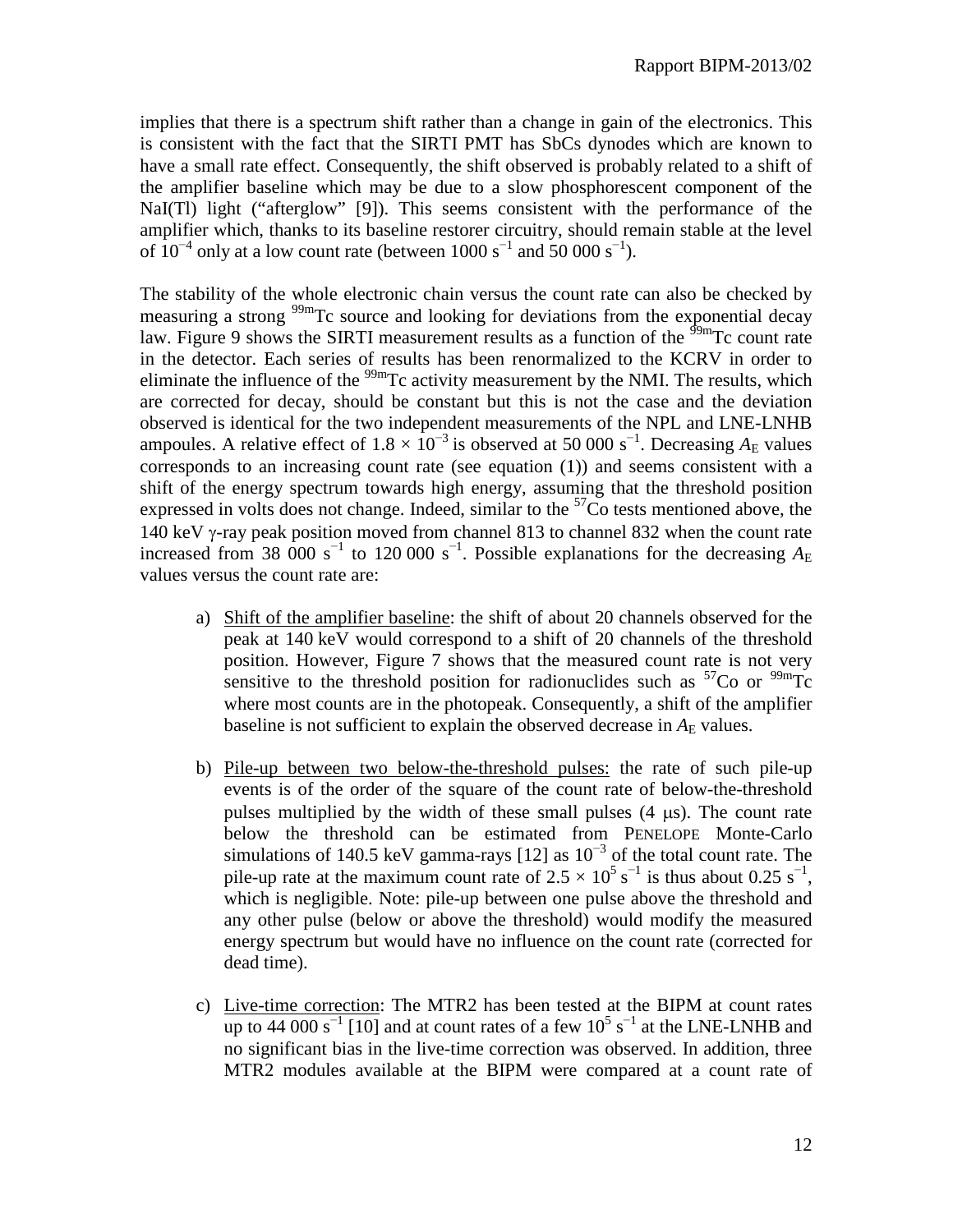57 000 s<sup>-1</sup> and were found to agree within  $2 \times 10^{-5}$ , confirming that the MTR2 used for the SIRTI does not suffer any failure, bias or mis-adjustment.

In conclusion, although the influence of the count rate on the SIRTI response has been clearly observed, there is no explanation for the magnitude of the effect. Consequently, it was decided to limit the count rate in the comparison measurements to 20 000  $s^{-1}$  and use the exponential fit of Figure 9 to evaluate a type B uncertainty (see section 7).



Figure 9. Normalized SIRTI equivalent activity for  $\frac{99 \text{ m}}{2}$  as a function of the count rate. The line corresponds to an exponential fit. The large uncertainties on the left are due to a large <sup>99</sup>Mo impurity correction. See text.

### **4. Repeatability and reproducibility of the 94Nb count rate above the threshold**

The repeatability of the Nb measurement (the threshold setting in particular) has been measured at the BIPM under stable conditions over three days (temperature stable within 1°C and mean background rate of 75.70 (18)  $s^{-1}$ ). Agreement within statistical uncertainty (2.7 × 10<sup>-4</sup> in relative terms) has been obtained for the <sup>94</sup>Nb count rate above the threshold.

The reproducibility of SIRTI measurements has been measured using different sources  $(94Nb, 57Co, 134Cs$  or  $154Eu$ ) under changing measurement conditions as listed here: - change of gain of the amplifier by 10 % followed by a re-adjustment of the threshold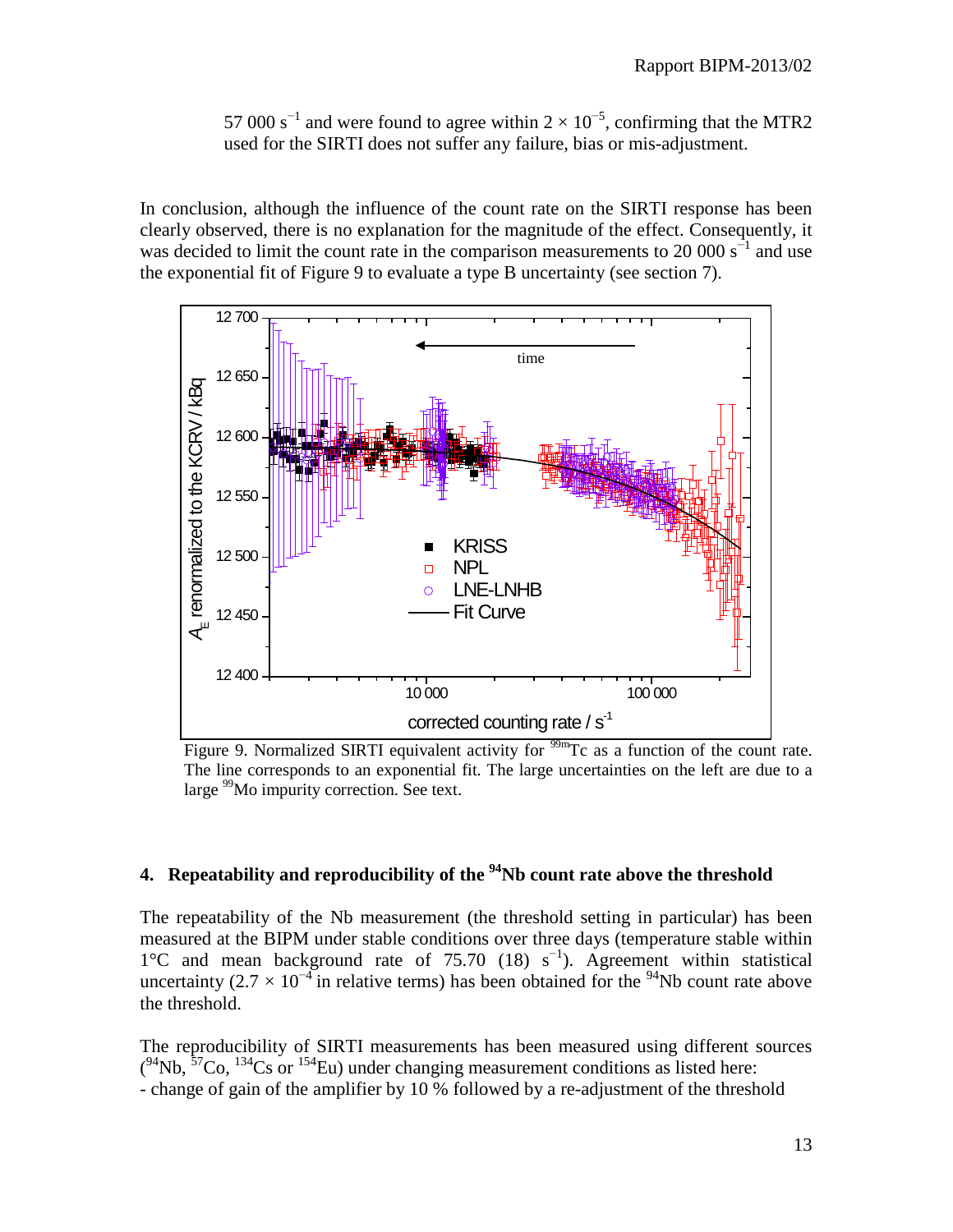- change of HV by 20 V followed by a re-adjustment of the threshold

- change of the MTR2 extending dead-time value (see Figure 5) and change of MTR2
- extension of the detector-to-amplifier cables
- slight changes of the position of the lead shielding and verticality of the detector
- change of surroundings (middle of the room or close to a lead wall)

All count rate measurements agreed within statistical uncertainty (5  $\times$  10<sup>-4</sup> in relative terms, at maximum).

As already mentioned, the response of a NaI(Tl) detector is known to be sensitive to temperature. However, each series of 10 Nb measurements of 700 s duration is preceded by a threshold setting to the  $93m$ Nb x-ray peak so that the Nb measurements made at different NMIs at temperatures ranging from 21 °C to 26 °C do not reveal any significant dependence on temperature (see Figure 10).



Figure 10. Reproducibility of the Nb measurements. The <sup>94</sup>Nb count rate above the threshold is independent of temperature.

The Nb measurement results are monitored over time in order to check the integrity of the detector following overseas travel. The results are corrected for decay and as a result of the very long half-life of  $94$ Nb, the uncertainty of the decay correction is negligible (and will remain so for at least the next 50 years). The results are plotted in Figure 11 which shows the long-term stability of the SIRTI. No significant trend is presently observed although the reduced chi-squared value is 2.7 showing that the quoted uncertainties are underestimated. The spread in the results should not be related to the threshold setting because it would correspond to errors of up to 7 channels in the threshold position and this is highly unlikely. The reason for this spread has not been identified and could be due to a combination of several effects. Consequently, the external standard uncertainty of the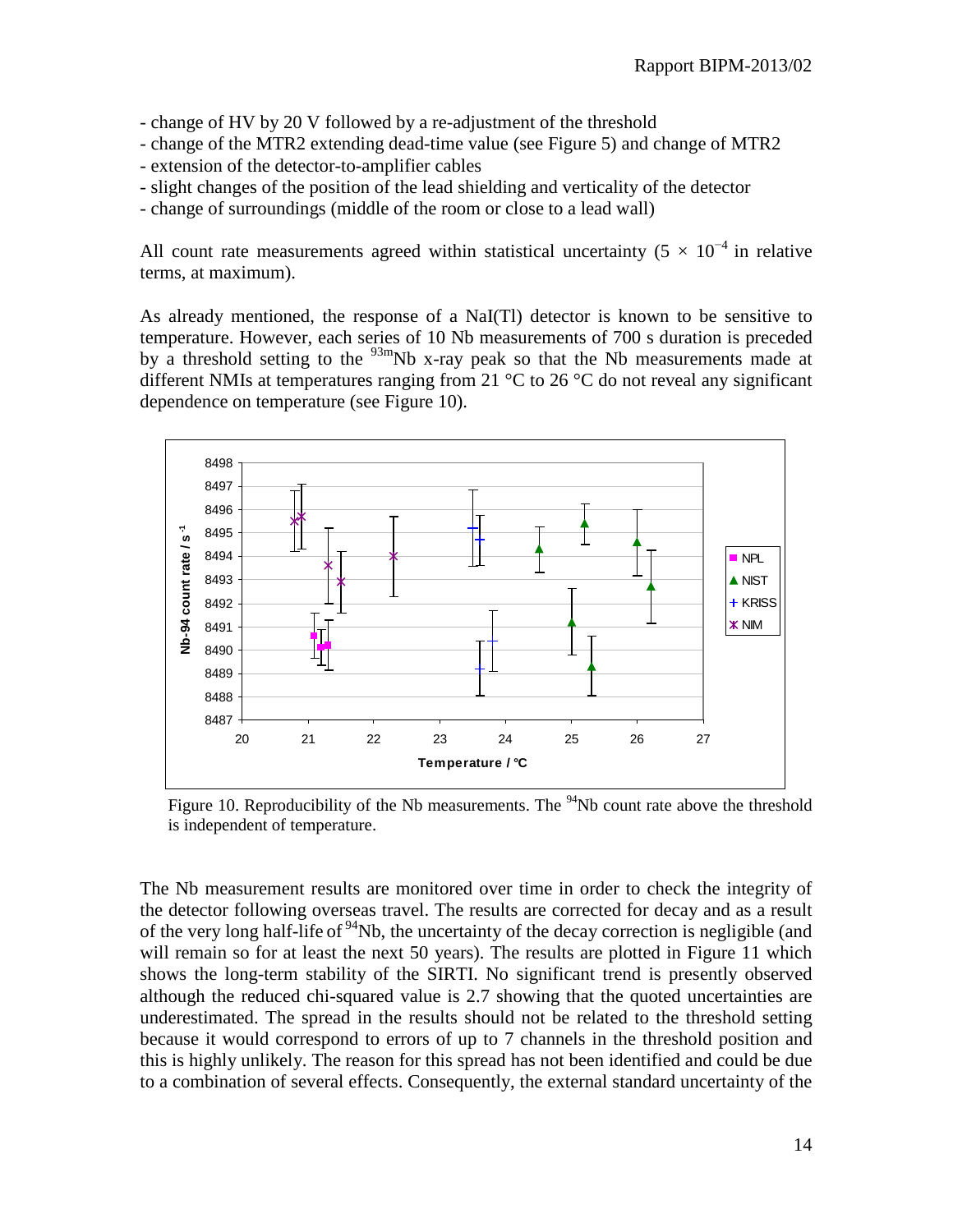weighted mean is used as an additional uncertainty component of the SIRTI  $^{99m}$ Tc measurement uncertainty (see section 7).

A second Nb source, which always remains at the BIPM, is also monitored in order to determine the count rate ratio between the two sources and to allow replacement of the reference source in case of damage or loss.



Figure 11. Long-term stability of the  $94$ Nb measurements

The repeatability of the measurement of a  ${}^{57}Co$  ampoule has been measured and agreement within statistical uncertainty ( $1.4 \times 10^{-4}$  in relative terms) has been obtained. However, care should be taken when the ampoule is shacken or turned upside-down just before a measurement. As a precaution, even if all the solution appears to be back in the base of the ampoule, one should wait for at least five minutes before measuring, so that all the solution drains down from the ampoule wall and the count rate becomes stable, as shown in Figure 12.

#### **5. Effect of drops of solution sticking to the inner walls of the ampoule**

Drops that stick to the inner walls of the ampoule head are situated outside of the NaI(Tl) detector well and the amount of  $^{99m}$ Tc in these drops is detected with a much lower efficiency. The subsequent lower count rate corresponds to a higher SIRTI equivalent activity  $A_{\rm E}$  (see equation (1)). Such an effect has been clearly observed at the NIST during the first BIPM.RI(II)-K4.Tc-99m comparison [11]. About ten drops of approximately 1.5 mm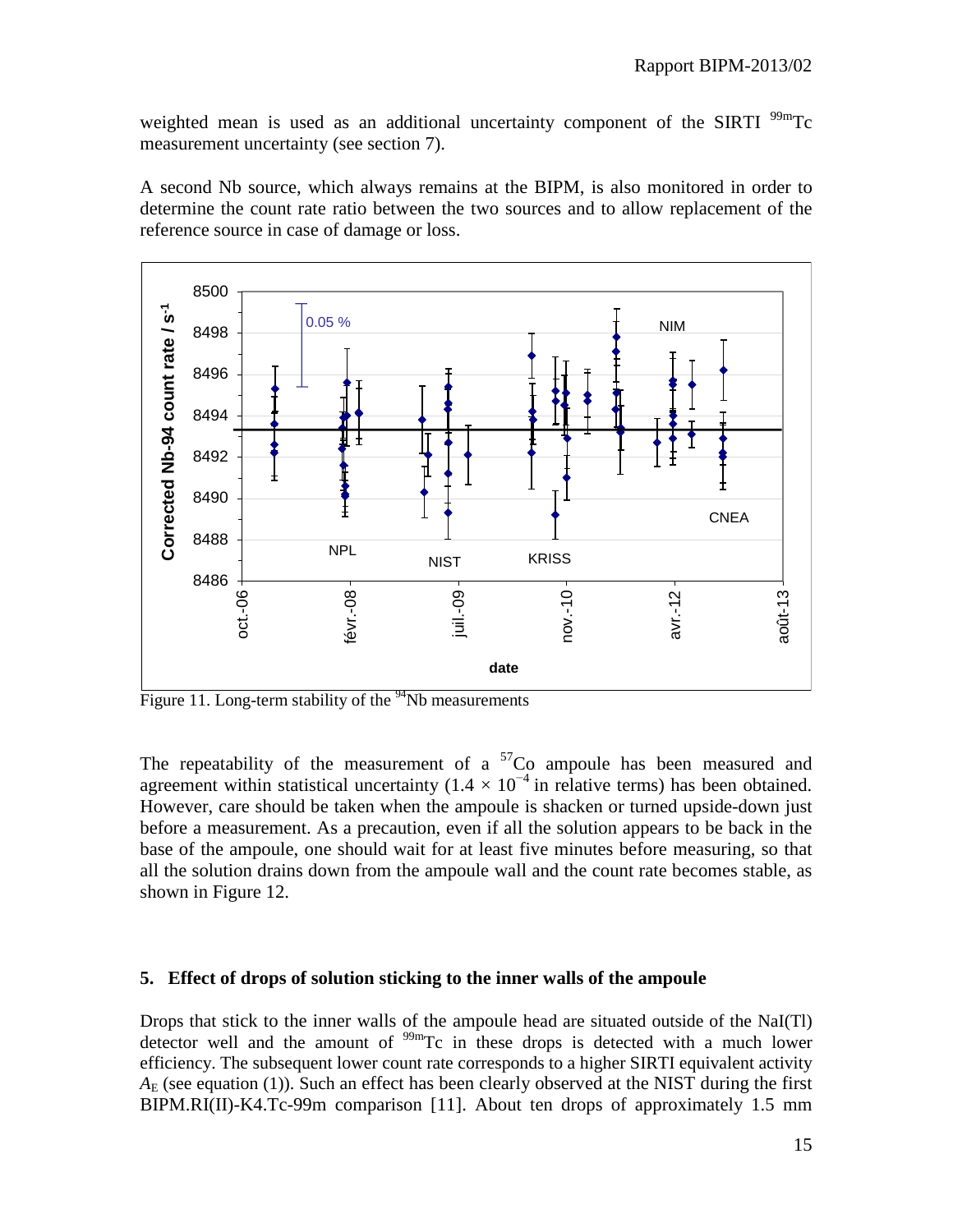diameter were observed, distributed in the cylindrical part and the head of the ampoule. The ampoule was centrifuged for 5 minutes at 3000 r/min to force the drops back into the ampoule base and a decrease in the measurement results  $A_E$  of  $1.8 \times 10^{-3}$  in relative terms was clearly observed (see Figure 13). Such an effect could be reproduced by Monte-Carlo simulations (see [12] for further details).



Figure 12. Measured count rate produced by an ampoule of  $57$ Co just after turning it upside-down. A  $2 \times 10^{-3}$  relative effect is observed in the first measurements.



Figure 13. Change in SIRTI measurement results  $A<sub>E</sub>$  after centrifugation of the ampoule (NIST, 2009).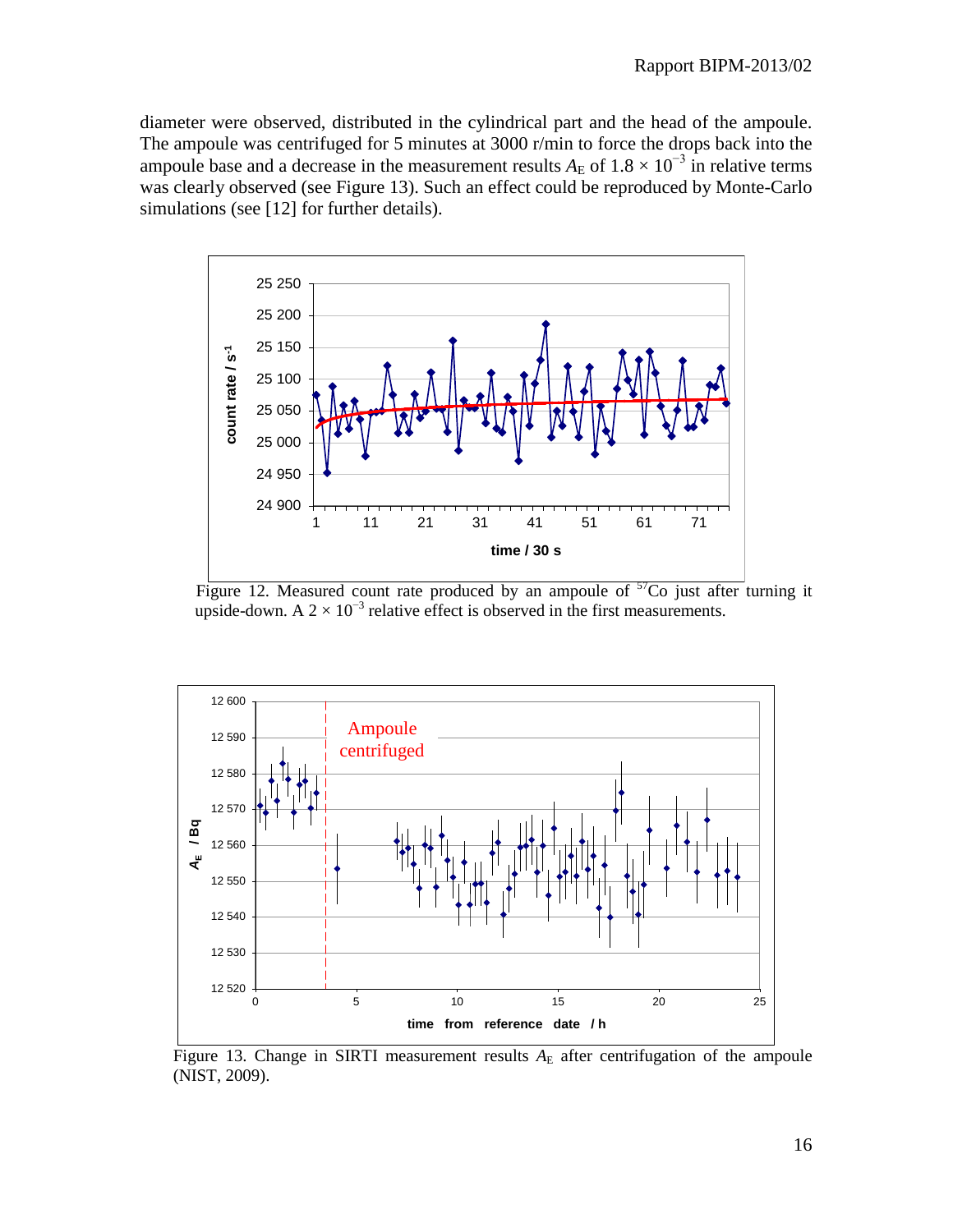In order to avoid the formation of drops sticking to the inner walls, procedures for cleaning the ampoules before filling are applied by some NMIs and are based, for example, on dichlorodimethylsilane (ENEA) or on a siliconizing solution (KRISS).

## **6. Measurement procedure for 99mTc**

The <sup>99m</sup>Tc measurements are preceded and followed by Nb and background measurements. In addition a background measurement is often made in-between two series of  $99m$ Tc measurements. The duration of each individual  $99m$ Tc measurement is limited in time because the decay during measurement may affect the live-time correction which assumes, in principle, a constant count rate. The effect of decay on the live-time correction has been studied by several authors in the past and a review of the subject was produced by R. Fitzgerald in 2009 [13]. This report is used to calculate the maximum duration of a measurement, depending on the count rate, such that the effect of the decay on the live-time correction is lower than  $10^{-4}$  (see section 7).

# **7. Uncertainty evaluation of the 99mTc SIRTI measurements**

The measurement model is given by (1). Because of the short half-life of  $\frac{99 \text{m}}{2}$ C, the measured count rates cannot be averaged directly: the  $A<sub>E</sub>$  value is calculated for each measurement individually and the law of propagation of uncertainty is applied to evaluate  $u(A_E)$  for each measurement. The weighted mean result of all the <sup>59m</sup>Tc measurements is then calculated and the uncertainty of the mean is evaluated taking into account the correlation between all the  $A_E$  measurements due to the <sup>99m</sup>Tc half-life, the background rate and the <sup>99</sup>Mo activity, if present, in the solution (see GUM F.1.2.3 [14]).

A typical uncertainty budget of a SIRTI measurement result  $A<sub>E</sub>$  is given in Table 3.

The uncertainty contribution due to the SIRTI drift at a high count rate is obtained by calculating the mean count rate over the  $99m$ Tc series of measurements and deducing the corresponding mean drift of the SIRTI using the exponential curve shown in Figure 9.

The influence of the density and volume of the radioactive solution as well as of the geometry of the glass ampoule has been investigated using a Monte Carlo method with PENELOPE 2008. The results are indicated in Table 3 and will be presented in another report [12].

As explained in section 5, drops of solution sticking to the inner walls of the ampoule are a source of uncertainty. In many cases, the drops are small and mainly situated on the cylindrical part of the ampoule. In such cases, the effect on the  $\frac{99 \text{m}}{2}$ Tc measurement was shown to be negligible by Monte-Carlo simulations [12]. If larger drops are observed and placed in the ampoule head, the effect can be in the order of a few  $10^{-3}$ . This uncertainty reduces to zero if the ampoule is centrifuged.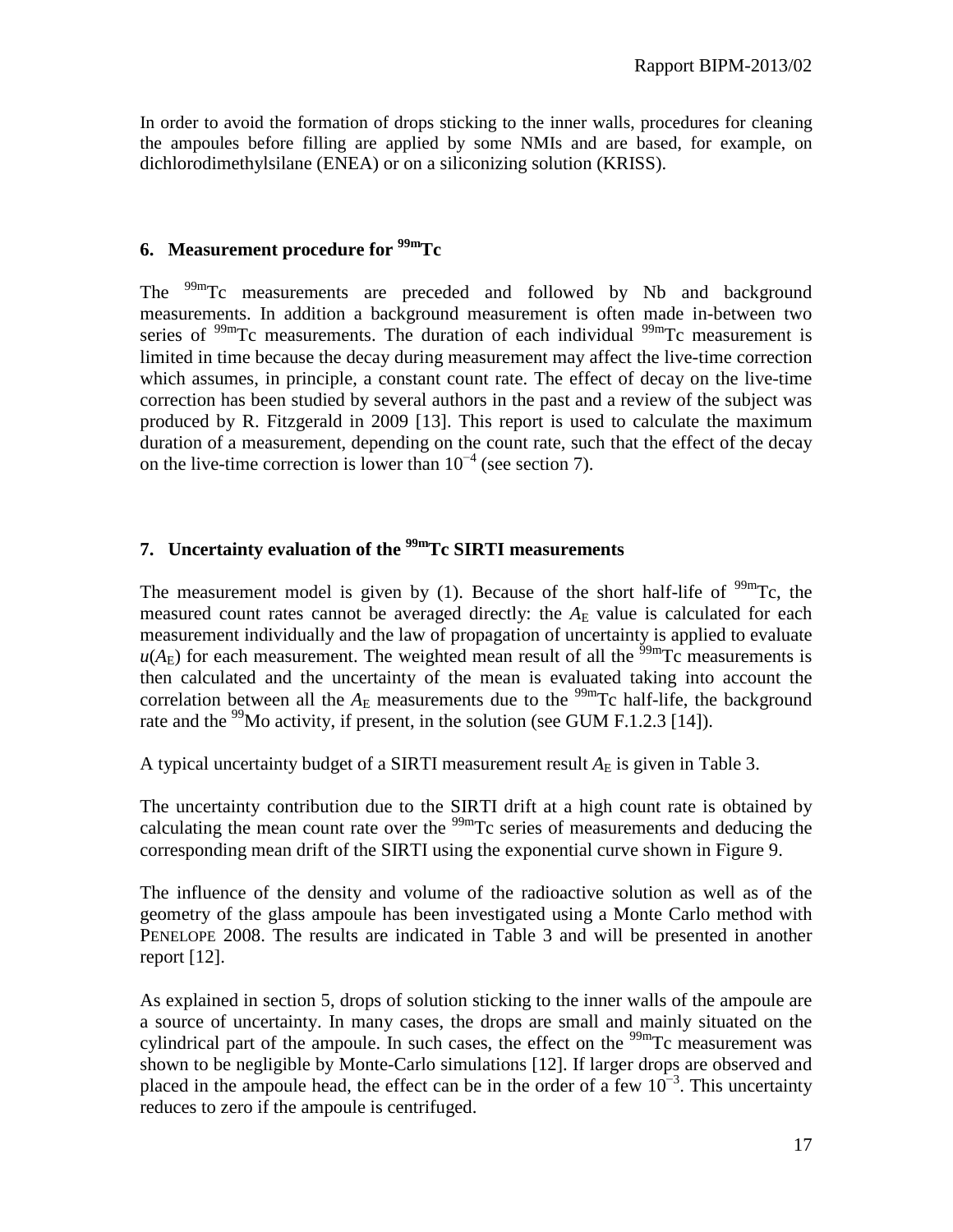|    | <b>Uncertainty contributions</b><br>due to                                                   | <b>Relative</b><br>standard<br>uncertainties<br>$\times 10^4$ | <b>Comments</b>                                                                                                                                                      | <b>Evaluation</b><br>method |
|----|----------------------------------------------------------------------------------------------|---------------------------------------------------------------|----------------------------------------------------------------------------------------------------------------------------------------------------------------------|-----------------------------|
|    | <sup>99m</sup> Tc measurement ratio including<br>live-time, background, decay<br>corrections | 1 to 20                                                       | Standard uncertainty of the weighted mean taking into<br>account the correlation due to the <sup>99m</sup> Tc half-life,<br>background and <sup>99</sup> Mo impurity | A                           |
| 2  | Nb reference source measurements                                                             |                                                               | Standard uncertainty of the weighted mean                                                                                                                            | A                           |
| 3  | Long-term stability/reproducibility of<br>the SIRTI                                          | 0.3                                                           | Standard uncertainty of the weighted mean of all Nb<br>measurements since 2007                                                                                       | A                           |
| 4  | Effect of decay on the live-time<br>correction                                               | < 1                                                           | Maximum measurement duration evaluated from [13]                                                                                                                     | B                           |
| 5  | SIRTI drift at high count rate                                                               | $2$ to $4$                                                    | Mean possible drift; depending on the activity of the<br>99mTc source                                                                                                | B                           |
| 6  | Ampoule dimensions                                                                           | 7                                                             |                                                                                                                                                                      | B                           |
|    | Ampoule filling height                                                                       | 6                                                             |                                                                                                                                                                      | B                           |
| 8  | Solution density                                                                             | 0.8                                                           | Evaluated by Monte-Carlo simulation [12]                                                                                                                             | B                           |
| 9  | Drops on the walls of the ampoule                                                            | $0$ to $20$                                                   |                                                                                                                                                                      | B                           |
| 11 | <sup>99m</sup> Tc activity                                                                   | 40 to 110                                                     | From the NMI                                                                                                                                                         | B                           |

Table 3. Typical uncertainty budget of a SIRTI *A*<sub>E</sub> measurement for <sup>99m</sup>Tc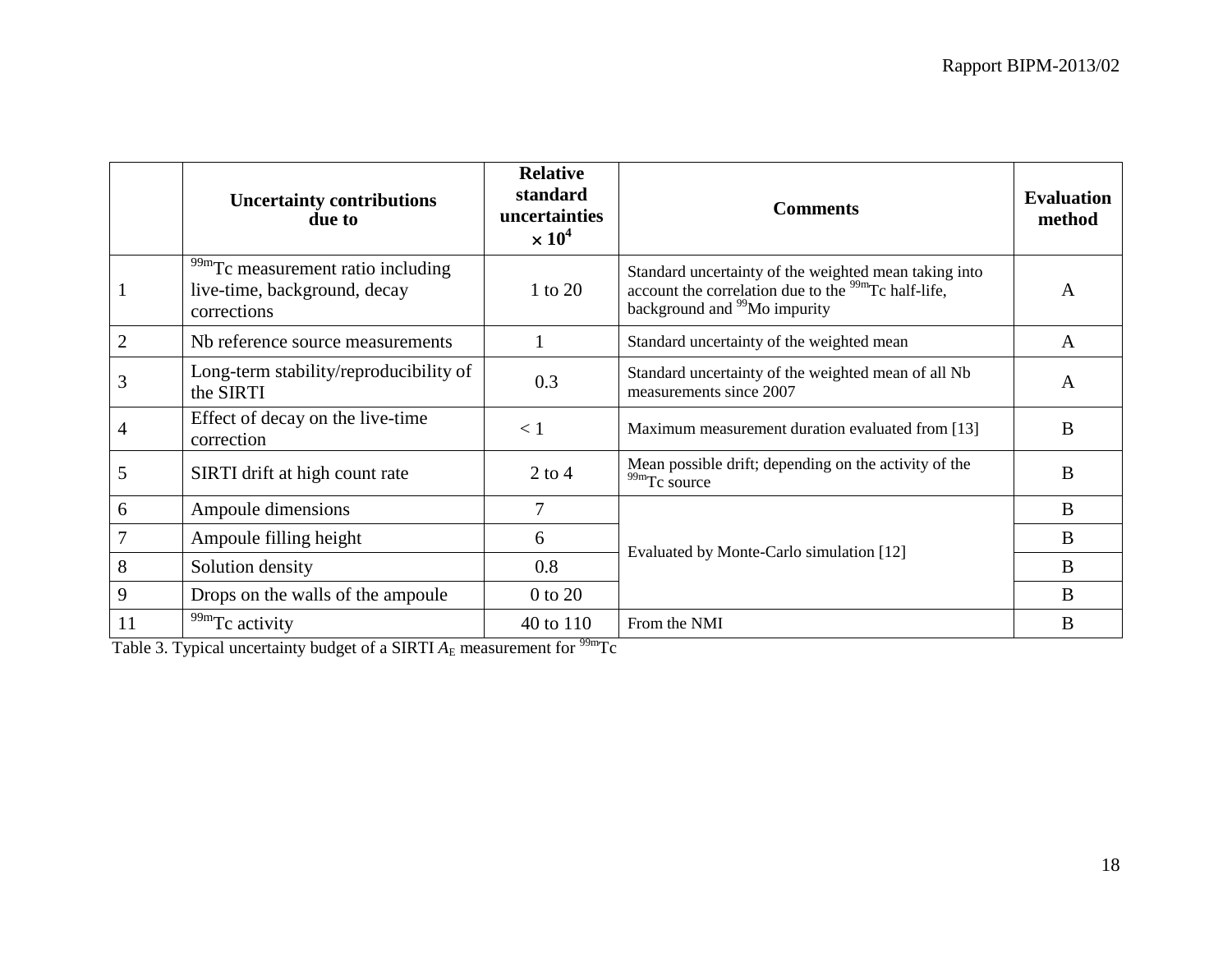A decrease of the  $A_E$  measurements versus time is occasionally observed, which can be resolved by adjusting the activity of  $99$ Mo impurity in the solution. An additional type B uncertainty is then evaluated by looking at the effect of this adjustment on the weighted mean  $A_E$  result.

In the BIPM.RI(II)-K4.Tc-99m comparisons carried out to date using the SIRTI, the combined standard uncertainty related to the SIRTI measurements is typically  $11 \times 10^{-4}$ , in relative terms. This contribution is small compared to the relative uncertainty of the NMI  $^{99m}$ Tc standardization which is, at the best,  $40 \times 10^{-4}$ .

Finally, the BIPM.RI(II)-K4.Tc-99m comparison is linked to the SIR (BIPM.RI(II)- K1.Tc-99m) by the measurement of two independent  $\frac{99m}{Tc}$  solutions (from the LNE-LNHB and the NPL) in both systems [5]. Each SIRTI  $A<sub>E</sub>$  comparison result is then multiplied by the linking factor in order to compare the SIRTI results with the SIR results obtained by NMIs that are located close to the BIPM geographically This introduces an additional relative uncertainty due to the linking factor of  $16 \times 10^{-4}$ . Results of the SIRTI comparison are published in the key comparison data base of the CIPM MRA [15].

The extension of the SIRTI to other radionuclides such as  ${}^{18}F$  is in preparation.

# **Conclusion**

The transfer instrument of the SIR was established at the BIPM to enable world-wide activity comparisons of short-lived radionuclides like those used in nuclear medicine. This report describes the SIRTI in detail, i.e. the detector, the mechanical parts and the associated electronics) and shows the results of the tests made during its development.

The sensitivity of the  $94$ Nb measurements to the threshold position is such that each measurement should be preceded by a threshold setting using the  $93m$ Nb x-ray peak. The reproducibility of the <sup>94</sup>Nb measurements shows larger fluctuations than expected in view of the stated uncertainty, but remains sufficiently small to have little influence on the SIRTI measurement results.

The count rate in the SIRTI measurements needs to be limited to 20 000 s<sup> $^{-1}$ </sup> because of a drift of the system observed at high count rate.

Care should be taken to avoid drops of solution sticking to the inner wall of the head of the ampoule, which could have a relative effect on the  $\frac{99m}{Tc}$  measurement results of a few  $10^{-3}$ .

The uncertainty contribution of the SIRTI in a <sup>99m</sup>Tc comparison is typically  $11 \times 10^{-4}$ , in relative terms, to which the uncertainty of the NMI standardization should be added as well as the relative uncertainty of  $16 \times 10^{-4}$  of the link to the BIPM.RI(II)-K1.Tc-99m comparison (SIR).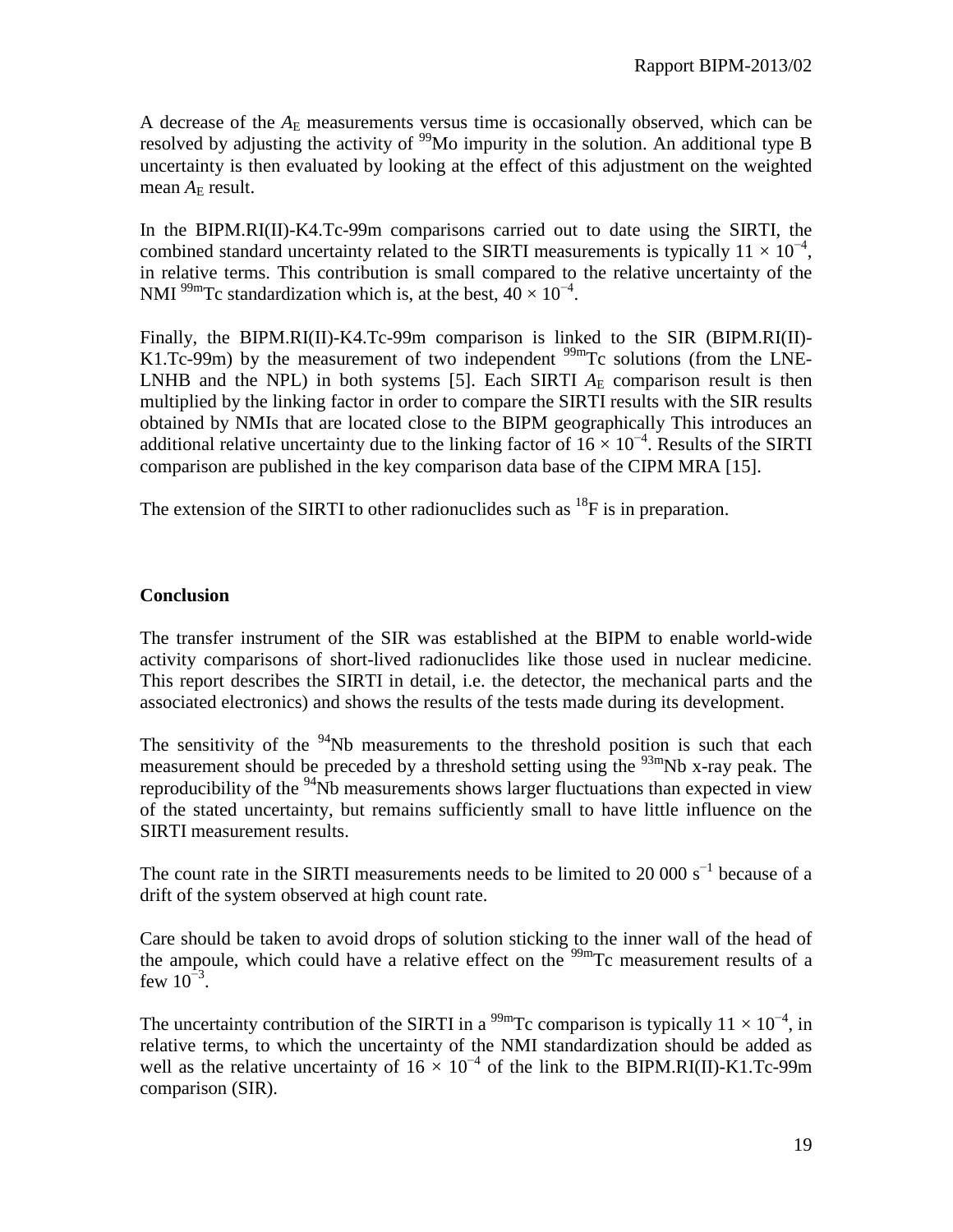#### **Acknowledgements**

The authors would like to thank R. Fitzgerald, Y. Hino, L. Johansson, S. Pommé, M. Unterweger, A. Yunoki, P. Allisy and G. Ratel for their support in the framework of the TIWG(II) of the CCRI(II). The BIPM is indebted to the LNE-LNHB for the donation of the MTR2 and to the IRMM for the donation of the Nb reference sources. Last but not least, the workshop of the BIPM is thanked for machining the detector tripod, the lead shielding and source holders.

#### **References**

- [1] Reher D. and Allisy P., 2005, Proposal for a travelling well detector (TWD) for CCRI(II) key comparisons of short lived radionuclides, CCRI(II) working document CCRI(II)/05-08.
- [2] Remit of the CCRI(II) Transfer Instrument Working Group, 2009, CCRI(II)/09-15.
- [3] CCRI(II) Transfer Instrument Working Group, 2005, report of the meeting on 4 November at the BIPM, TIWG(II)/05-05.
- [4] NUDAT2.5, [National Nuclear Data Center,](http://www.nndc.bnl.gov/) Brookhaven National Laboratory, based on ENSDF and the Nuclear Wallet Cards.
- [5] Michotte C. *et al.*, Calibration of the new SIRTI against the SIR for  $\frac{99m}{\text{TC}}$ , in preparation.
- [6] Bouchard J., 2000, MTR2: a discriminator and dead-time module used in counting systems, *[Appl. Radiat. Isot](http://dx.doi.org/10.1016/S0969-8043(99)00192-X)*. **52**, 441-446.
- [7] Chauvenet B. *et al*., 1987, Measurements of high-activity sources with a 4πβ-γ coincidence system, *[Nucl. Instr. and Meth](http://dx.doi.org/10.1016/0168-9002(87)90839-4)*. *A* **259**, 550-556.
- [8] Baerg A.P. *et al*., 1976, Live-Timed Anti-Coincidence Counting with Extending Dead-Time Circuitry, *[Metrologia](http://dx.doi.org/10.1088/0026-1394/12/2/006)* **12**, 77-80.
- [9] Knoll G.F., 1979, Radiation Detection and Measurement, Wiley, New York, p. 258 and 293.
- [10] Michotte C., Nonis M., 2009, Experimental comparison of different dead-time correction techniques in single-channel counting experiments, *[Nucl. Instr. and](http://dx.doi.org/10.1016/j.nima.2009.06.010)  Meth. A,* **608**[\(1\), 163-168.](http://dx.doi.org/10.1016/j.nima.2009.06.010)
- [11] Michotte C., Fitzgerald R., 2010, Activity measurements of the radionuclide  $^{99m}$ Tc for the NIST, USA, in the ongoing comparison BIPM.RI(II)-K4.Tc-99m, *Metrologia* **47**, *[Tech. Suppl.,](http://stacks.iop.org/0026-1394/47/06027)* 06027.
- [12] Michotte C. *et al.*, Monte-Carlo simulations of the SIRTI for  $^{99m}$ Tc and  $^{18}$ F, in preparation.
- [13] Fitzgerald R., 2009, The combined dead-time and decay effect on live-timed counting systems with fixed, extending dead times. Transfer Instrument Working Group of the CCRI(II), Document TIWG(II)/09-10.
- [14] BIPM, IEC, IFCC, ILAC, ISO, IUPAC, IUPAP and OIML, 2008 Evaluation of measurement data — Guide to the expression of uncertainty in measurement, Joint Committee for Guides in Metrology, JCGM 100:2008, GUM 1995 with minor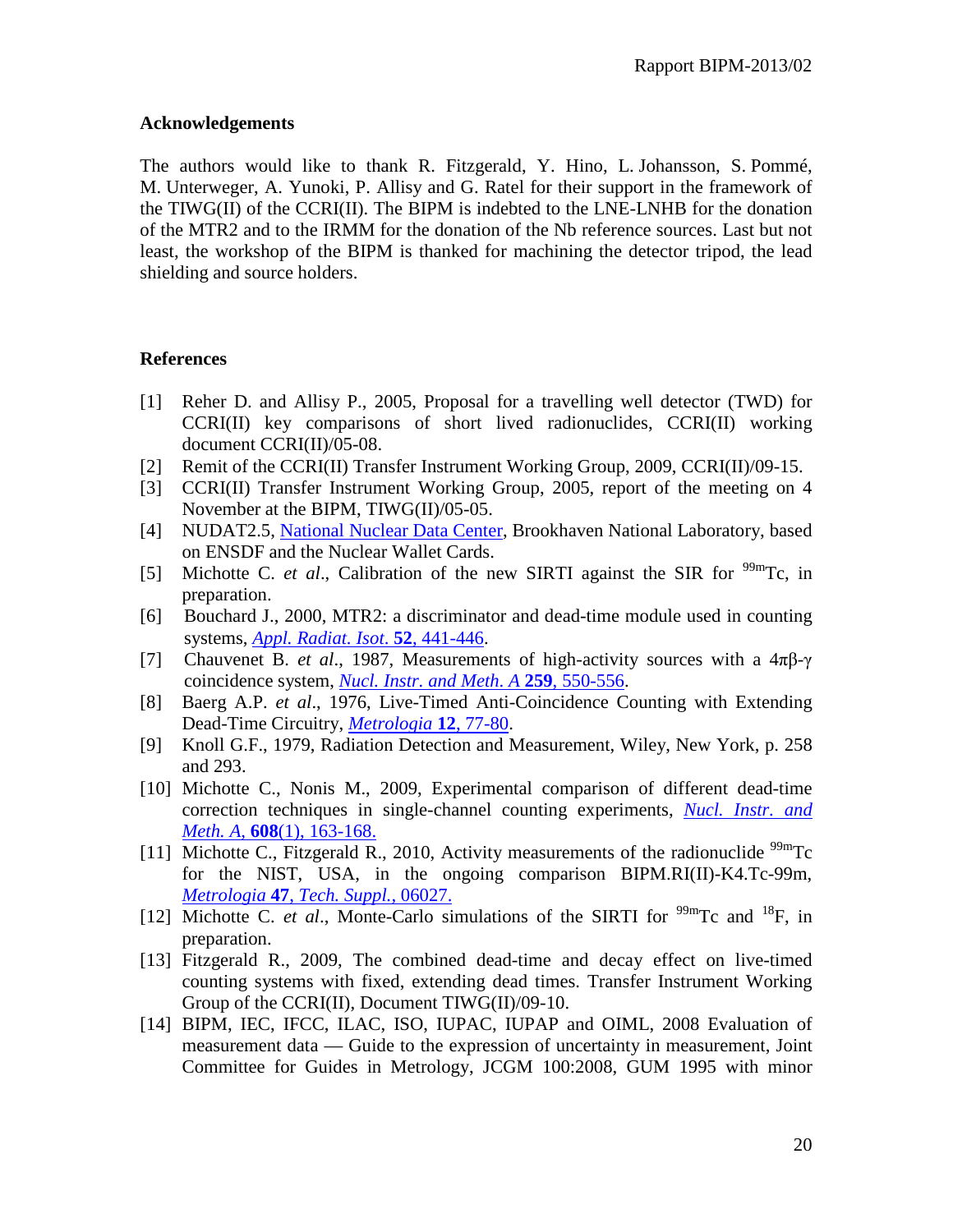corrections, [http://www.bipm.org/utils/common/documents/jcgm/JCGM\\_100\\_2008](http://www.bipm.org/utils/common/documents/jcgm/JCGM_100_2008%20E.pdf)  [E.pdf](http://www.bipm.org/utils/common/documents/jcgm/JCGM_100_2008%20E.pdf)

[15] CIPM MRA: *Mutual recognition of national measurement standards and of calibration and measurement certificates issued by national metrology institutes*, International Committee for Weights and Measures, 1999, 45 pp. [http://www.bipm.org/en/cipm-mra/.](http://www.bipm.org/en/cipm-mra/)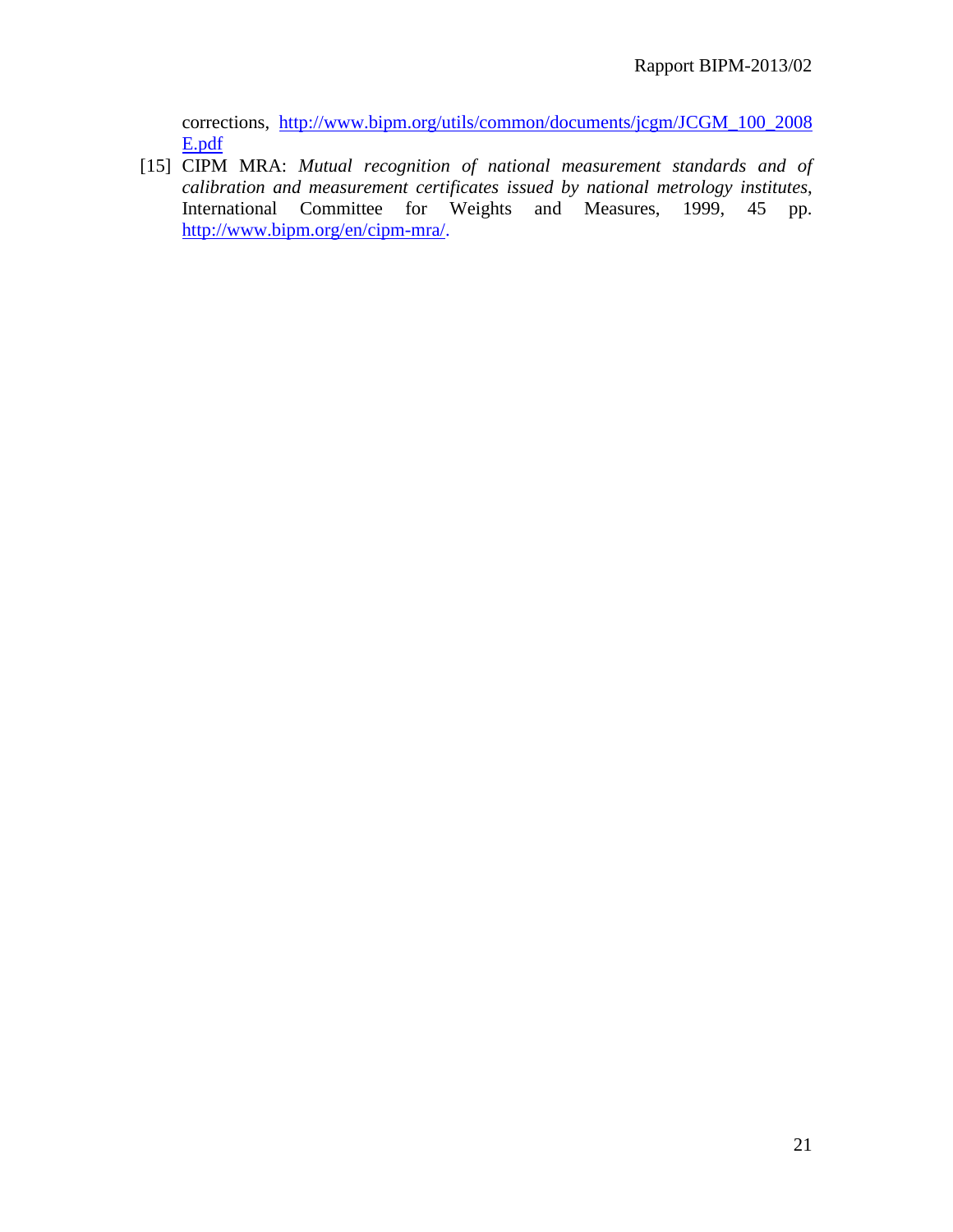

Annex 1. The plastic holder of the Nb reference source